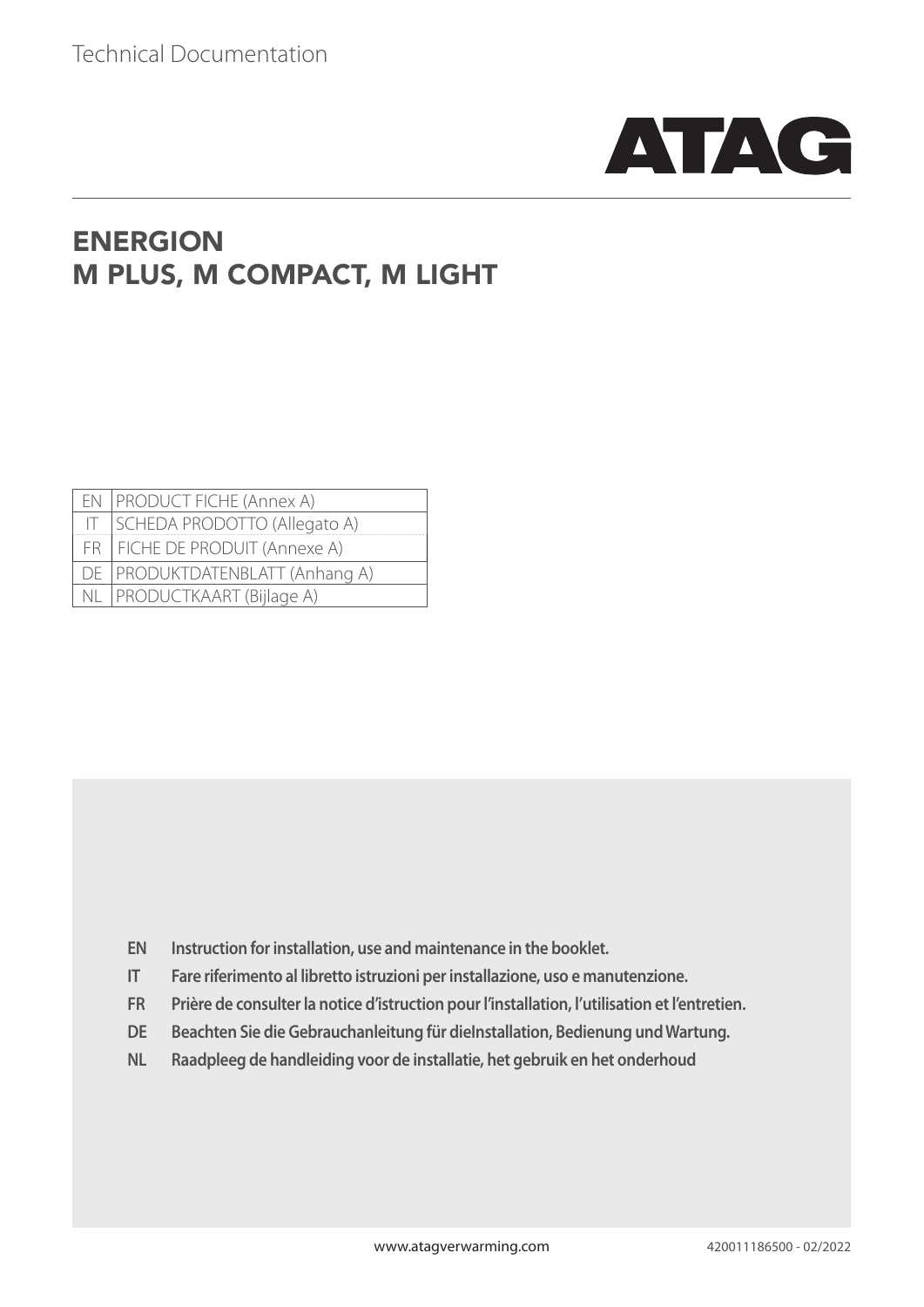

- **I** Supplier's name or trade mark;
- **II** Supplier's model identifier;
- **III** The space heating function for medium and low temperature application;
- **IV** Seasonal space heating energy efficiency class;
- **V** Rated heat output under average, colder, warmer climate conditions for medium and low temperature application;
- **VI** European temperature map displaying three indicative temperature zones;
- **VII** Sound power level Indoors;
- **VIII** Sound power levels outdoors.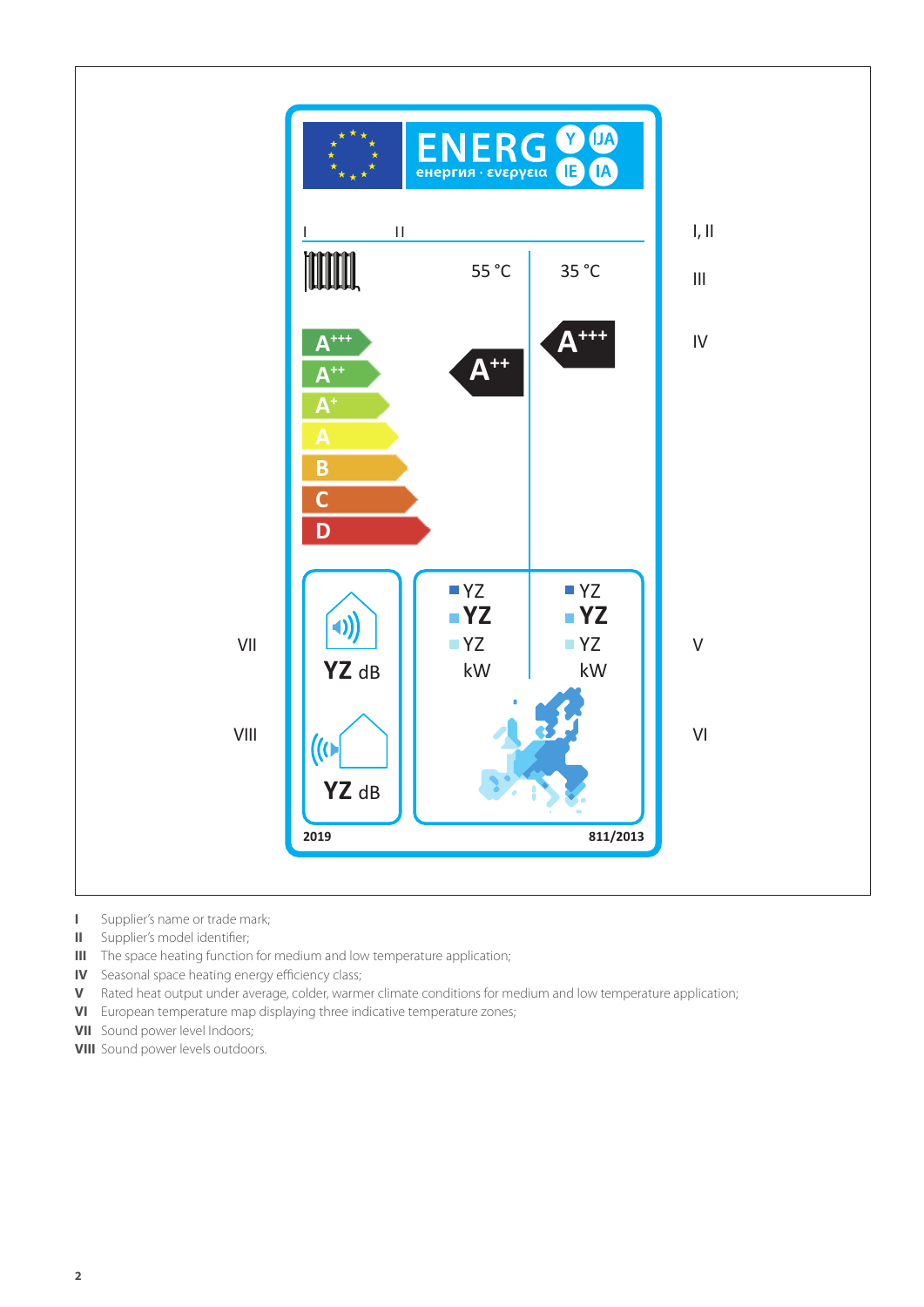

- **I** Supplier's name or trade mark;
- **II** Supplier's model identifier;
- **III** The space heating function for medium and low temperature and domestic hot water <sup>(1)</sup>
- **IV** Seasonal space heating energy efficiency class and water heating energy effciency class;
- **V** Rated heat output under average, colder, warmer climate conditions for medium and low temperature application;
- **VI** European temperature map displaying three indicative temperature zones;
- **VII** Sound power level Indoors;
- **VIII** Sound power levels outdoors.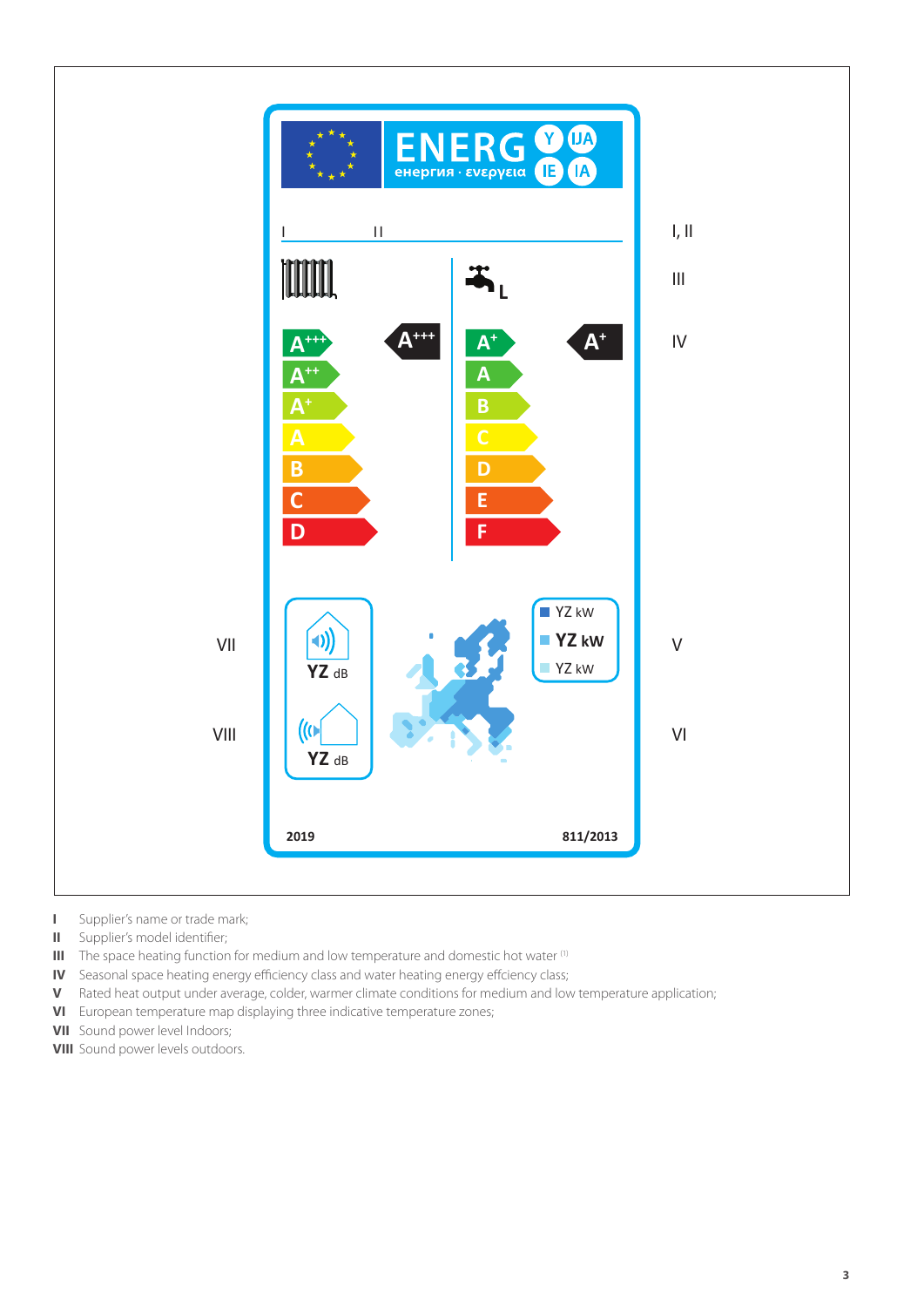|                                              | z                       | 뜽<br>(AWJ) enobtuO level cutdoors (LWA)<br>53<br>58<br>58<br>55<br>57<br>57 |            |                    |                               |                |              |                  |                             |  |  |  |  |
|----------------------------------------------|-------------------------|-----------------------------------------------------------------------------|------------|--------------------|-------------------------------|----------------|--------------|------------------|-----------------------------|--|--|--|--|
|                                              | <b>M4</b>               | DHW-Water heating Energy Efficiency -COlder Conditions                      | <b>NY</b>  |                    |                               |                | J.           |                  |                             |  |  |  |  |
|                                              | $\overline{M}$          | DHW-Water heating Energy Efficiency-Warmer Conditions                       | KW         |                    | ł                             |                | ÷            |                  |                             |  |  |  |  |
|                                              | N <sub>2</sub>          | CH -Seasonal Space Heating Energy Efficiency - Warmer Conditions            | ℅          | $\overline{3}$     | $\mathop{\cup}\limits_{\sim}$ | $\cup$         | $\cup$       | 178              | $\frac{1}{10}$              |  |  |  |  |
|                                              | Ξ                       | CH - Seasonal Space Heating Energy Efficiency - Colder Conditions           | $\%$       | 120                | 118                           | $\overline{C}$ | 120          | 129              | 128                         |  |  |  |  |
|                                              | 2                       | DHW - Annual energy consumption - Warmer Conditions                         | kWh        |                    |                               |                |              |                  |                             |  |  |  |  |
|                                              | $\mathbf{u}$            | DHW - Annual energy consumption - Colder Conditions                         | kWh        |                    |                               |                | $\mathbf{1}$ |                  |                             |  |  |  |  |
|                                              | $\overline{\mathbf{C}}$ | CH - Annual energy consumption - Warmer Conditions                          | kWh        | 899                | 1033                          | 557            | 557          | $\overline{9}$   | 2172                        |  |  |  |  |
| m                                            | E                       | CH - Annual energy consumption - Colder Conditions                          | kWh        | 5968               | 6739                          | 9226           | 9226         | 059              | 13042                       |  |  |  |  |
|                                              | K <sub>2</sub>          | Rated Heat Output - Warmer Conditions                                       | KW         | 2,35               | 2,97                          | 4,48           | 4,48         | 6,46             | 7,50                        |  |  |  |  |
| ICHE according to regulation (EU) No 811/201 | <b>Z</b>                | Rated Heat Output - Colder Conditions                                       | KW         | 7,43               | 8,26                          | 55             | 11,53        | $\infty$<br>4,   | 173                         |  |  |  |  |
|                                              |                         | Precautions                                                                 |            | $*$                |                               |                |              | $*$              |                             |  |  |  |  |
|                                              |                         | Work only during off-peaks hour                                             |            |                    |                               |                |              |                  |                             |  |  |  |  |
|                                              | I                       | (AWJ) enobri level Indoors (LWA)                                            | 뜽          | 35                 | 35                            | 35             | 35           | 35               | 35                          |  |  |  |  |
|                                              | ပ္ပ                     | DHW-Water heating Energy Efficiency -Average Conditions                     | ℅          |                    |                               |                |              |                  |                             |  |  |  |  |
| PRODUCT FI                                   | <u>ნ</u>                | CH - Seasonal Space Heating Energy Efficiency - Average Conditions          | $\%$       | 134                | 136                           | $\frac{40}{2}$ | 140          | 143              | 151                         |  |  |  |  |
|                                              | F <sub>2</sub>          | DHW - Annual Electricity Consumption - Average Conditions                   | kWh        |                    |                               |                | $\mathbf{1}$ |                  |                             |  |  |  |  |
|                                              | 됴                       | CH - Annual Energy Consumption                                              | kWh        | 2790               | 3360                          | 4405           | 4405         | 5335             | 6217                        |  |  |  |  |
|                                              | ш                       | Rated Heat Output - Average Conditions                                      | KW         | 3,5                | 5                             | $\infty$       | $\infty$     | $\supseteq$      | $\overline{\mathord{\cup}}$ |  |  |  |  |
|                                              | ≏                       | CH-Seasonal Space Heating Energy Efficiency Class                           |            | $^{++}_+$          | $+ +$                         | $+ +$          | $+$          | $+$              | $^{++}_{++}$                |  |  |  |  |
|                                              | C                       | DHW - Declared Tapping Profile                                              |            |                    |                               |                |              |                  |                             |  |  |  |  |
|                                              | $\overline{C}$          | Medium High Temperature application                                         |            | $\times$           | $\times$                      | $\times$       | $\times$     | $\times$         | $\times$                    |  |  |  |  |
|                                              | ⋖                       | É<br>Heat Pump Model<br>≃                                                   | ENERGION M | PLUS <sub>40</sub> | PLUS 50                       | PLUS 80        | PLUS 80T     | <b>PLUS 1201</b> | PLUS 150                    |  |  |  |  |
|                                              |                         |                                                                             |            |                    |                               |                |              |                  |                             |  |  |  |  |

(\*) Refer to installation manual **(\*)** Refer to installation manual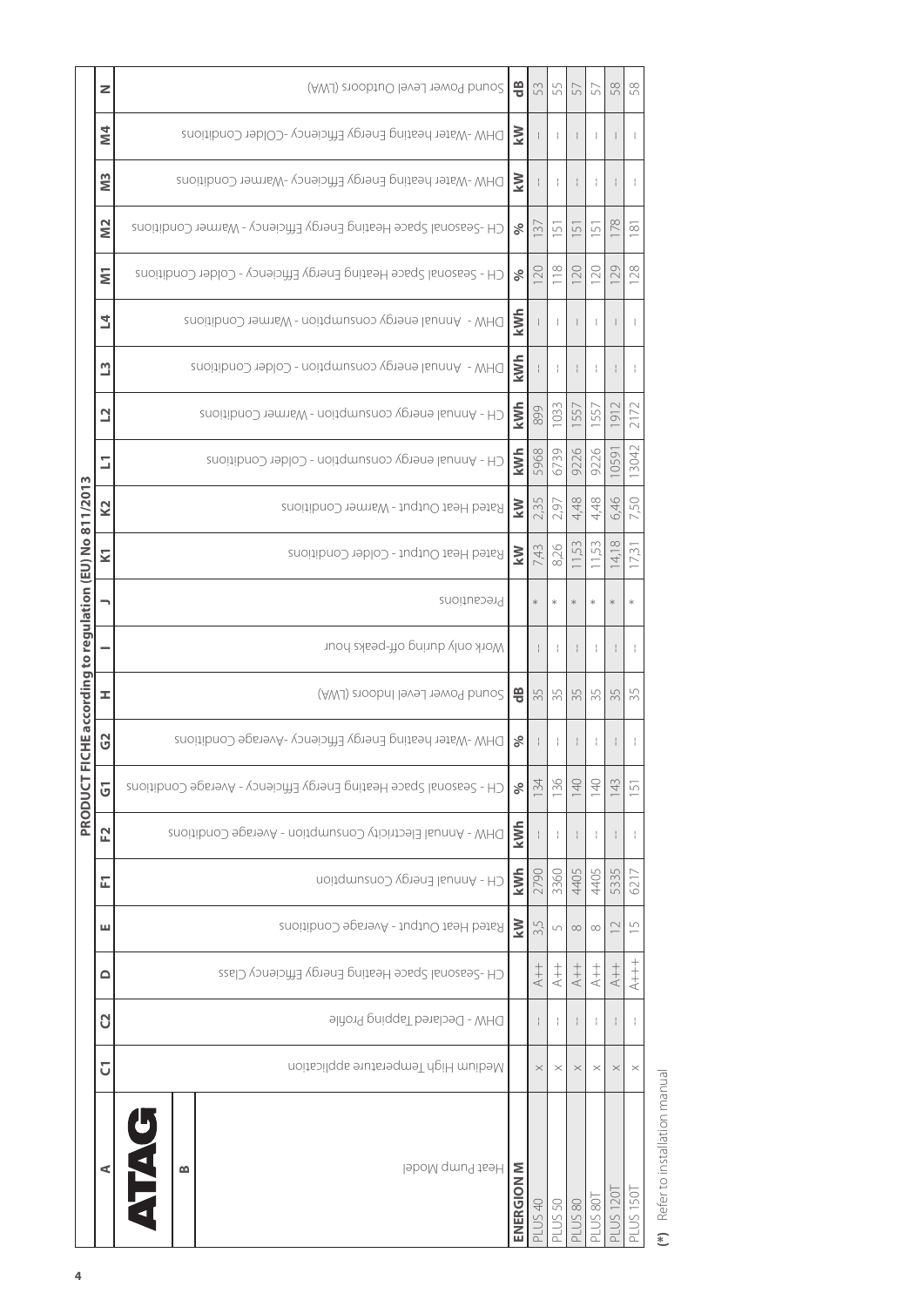|                                          | z                 | (AWJ) enobtuO level OwaS (LWA)                                     | $\frac{16}{5}$ | 53                  | 53            | 55                            | 55                  | 57                       | 5                        | 5                       | 57                       | 58                       | 58                          | 58                                          | 58                         |
|------------------------------------------|-------------------|--------------------------------------------------------------------|----------------|---------------------|---------------|-------------------------------|---------------------|--------------------------|--------------------------|-------------------------|--------------------------|--------------------------|-----------------------------|---------------------------------------------|----------------------------|
|                                          | 4<br>Ź            | DHW-Water heating Energy Efficiency -COlder Conditions             | ₹              | $\frac{1}{10}$      | 110           | 110                           | 110                 | $\sim$                   | 112                      | $\supseteq$             | 112                      | 105                      | 105                         | 105                                         | 105                        |
|                                          | m<br>Σ            | DHW-Water heating Energy Efficiency -Warmer Conditions             | ΚW             | 165                 | 165           | 165                           | 165                 | 148                      | 148                      | 148                     | 148                      | 163                      | 163                         | 163                                         | 163                        |
|                                          | $\frac{2}{2}$     | CH-Seasonal Space Heating Energy Efficiency - Warmer Conditions    | $\%$           | $\sim$              | $\frac{1}{2}$ | $\overline{5}$                | $\cup$              | $\overline{\mathcal{L}}$ | $\overline{\mathcal{L}}$ | $\Box$                  | $\frac{1}{2}$            | 178                      | 178                         | $\infty$                                    | $\frac{8}{10}$             |
|                                          | <b>IN</b>         | CH - Seasonal Space Heating Energy Efficiency - Colder Conditions  | $\%$           | 120                 | 120           | 118                           | $\approx$           | 20                       | 120                      | $\overline{C}$          | 120                      | 129                      | 129                         | 128                                         | 128                        |
|                                          | 4                 | DHW - Annual energy consumption - Warmer Conditions                | kWh            | 1020                | 1020          | 1020                          | 020                 | 34                       | 34                       | 34                      | 1134                     | 103                      | 103                         | 103                                         | 103                        |
|                                          | m                 | DHW - Annual energy consumption - Colder Conditions                | kWh            | 1523                | 523           | 523                           | 523                 | 493                      | 1493                     | 493                     | 1493                     | 1602                     | 1602                        | 1602                                        | 1602                       |
|                                          | $\mathbf{\Omega}$ | CH - Annual energy consumption - Warmer Conditions                 | kWh            | 899                 | 899           | 033                           | 033                 | 557                      | 55                       | 55                      | 557                      | $\overline{\mathcal{O}}$ | $\overline{6}$              | $\overline{\phantom{0}}$<br>$\overline{21}$ | 2172                       |
|                                          | ΣÎ,               | CH - Annual energy consumption - Colder Conditions                 | kWh            | 5968                | 5968          | 6739                          | 6739                | 9226                     | 9226                     | 9226                    | 9226                     | 10591                    | 10591                       | 3042                                        | 13042                      |
|                                          | 2                 | Rated Heat Output - Warmer Conditions                              | ΚW             | 2,35                | 2,35          | 97<br>$\sim$                  | 2,97                | 4,48                     | 4,48                     | 4,48                    | 4,48                     | 6,46                     | 6,46                        | 50                                          | 50<br>$\sim$               |
| according to regulation (EU) No 811/2013 | ⊻                 | Rated Heat Output - Colder Conditions                              | KW             | 7,43                | 7,43          | 8,26                          | 26<br>$\infty$      | 53                       | Lŋ                       | ŗ.,                     | 1,53                     | $\infty$<br>41           | $\approx$<br>$\overline{4}$ | 3<br>17.                                    | $\overline{\Omega}$<br>17, |
|                                          |                   | Precautions                                                        |                | $\ast$              | $\ast$        | $\ast$                        | $\ast$              | $\ast$                   | $\ast$                   |                         |                          |                          |                             | $\ast$                                      | $\ast$                     |
|                                          |                   | Work only during off-peaks hour                                    |                |                     |               |                               |                     |                          |                          |                         |                          |                          |                             |                                             |                            |
|                                          | ェ                 | (AWJ) enobril level mdoors (LWA)                                   | 읭              | 35                  | 42            | 35                            | 42                  | 35                       | 42                       | 35                      | 42                       | 35                       | 42                          | 35                                          | 42                         |
| CHE <sup>1</sup>                         | 3                 | DHW-Water heating Energy Efficiency -Average Conditions            | ℅              | 132                 | $\approx$     | 32                            | 32                  | $\overline{\sim}$        | $\sim$                   | $\sim$                  | 127                      | 126                      | 126                         | 26                                          | 126                        |
| <b>PRODUCT FI</b>                        | Ū                 | CH - Seasonal Space Heating Energy Efficiency - Average Conditions | $\%$           | 134                 | 134           | 36                            | 96                  | $\overline{40}$          | 140                      | 140                     | 140                      | 143                      | 143                         | 5                                           | 151                        |
|                                          | 52                | DHW - Annual Electricity Consumption - Average Conditions          | kWh            | 1270                | 1270          | 1270                          | 1270                | 326                      | 326                      | 326                     | 1326                     | 1329                     | 1329                        | 1329                                        | 1329                       |
|                                          | 됴                 | CH - Annual Energy Consumption                                     | kWh            | 2790                | 2790          | 3360                          | 3360                | 4405                     | 4405                     | 4405                    | 4405                     | 5335                     | 5335                        | 6217                                        | 6217                       |
|                                          | ш                 | Rated Heat Output - Average Conditions                             | KW             | 3,5                 | 3,5           | $\mathop{\cup}\limits_{\sim}$ | $\cup$              | $\infty$                 | $\infty$                 | $\infty$                | $\infty$                 | $\supseteq$              | $\supseteq$                 | $\frac{5}{1}$                               | $\frac{\Gamma}{\Gamma}$    |
|                                          | ≏                 | CH-Seasonal Space Heating Energy Efficiency Class                  |                | $+ +$               | $^{+}_{\sim}$ | $\stackrel{+}{\prec}$         | $+$                 | $+$                      | $+$                      | $+$<br>$+$              | $+$                      | $+$                      | $\stackrel{+}{\prec}$       | $+ +$                                       | $^{++}_{\rm +}$            |
|                                          | C <sub>2</sub>    | DHW - Declared Tapping Profile                                     |                | $\overline{\times}$ | $\precsim$    | $\overline{\times}$           | $\precsim$          | $\overline{\times}$      | $\precsim$               | $\overline{\times}$     | $\precsim$               | $\overline{\times}$      | $\overline{\times}$         | ≅                                           | $\precsim$                 |
|                                          | J                 | Medium High Temperature application                                |                | $\times$            | $\times$      | $\times$                      | $\times$            | $\times$                 | $\times$                 |                         | $\times$                 | $\times$                 | $\times$                    | $\times$                                    | $\times$                   |
|                                          | ⋖                 | Ř<br>Heat Pump Model<br>≃                                          | ENERGION M     | COMPACT 40          | COMPACT 40 2Z | 50<br>COMPACT                 | 22<br>50<br>COMPACT | $\infty$<br>OMPAC        | 802Z<br>OMPACT           | $\frac{1}{8}$<br>COMPAC | 27<br>$\pm08$<br>COMPACT | 120<br>COMPACT           | 22<br>COMPACT 120T          | COMPACT 150                                 | 22<br>COMPACT 150T         |

(\*) Refer to installation manual **(\*)** Refer to installation manual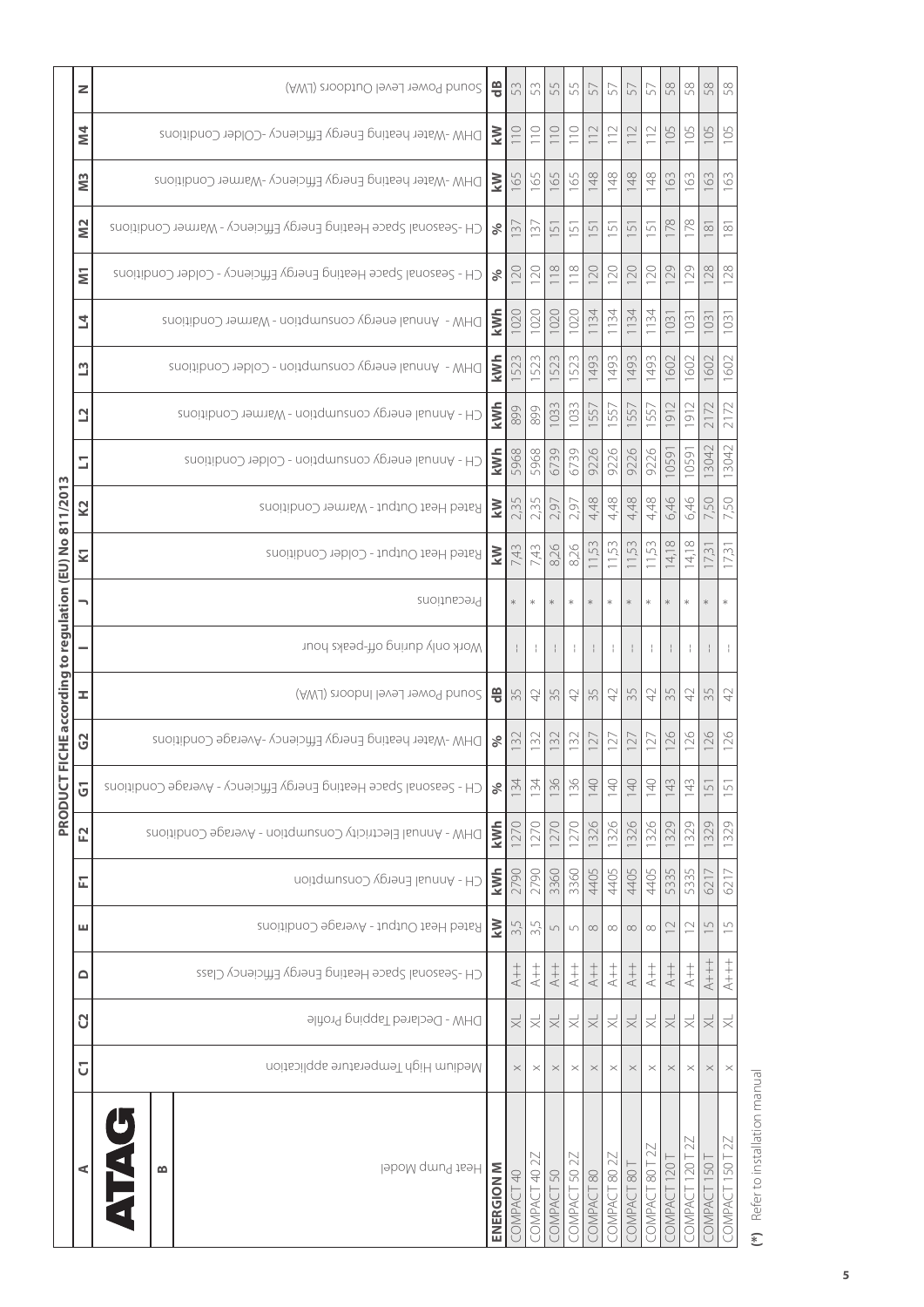|                                             | z                       | (AWJ) enobtuO level cutdoors (LWA)                                 | $\frac{16}{10}$ | 53                       | 55             | 57              | 57       | 58                         | 58                      |
|---------------------------------------------|-------------------------|--------------------------------------------------------------------|-----------------|--------------------------|----------------|-----------------|----------|----------------------------|-------------------------|
|                                             | <b>M4</b>               | DHW-Water heating Energy Efficiency -COlder Conditions             | KW              |                          |                |                 | J.       |                            |                         |
|                                             | $\overline{M}$          | DHW-Water heating Energy Efficiency-Warmer Conditions              | KW              |                          | ÷              |                 | ÷        |                            |                         |
|                                             | N <sub>2</sub>          | CH -Seasonal Space Heating Energy Efficiency - Warmer Conditions   | ℅               | $\overline{3}$           | 5              | $\Box$          | $\cup$   | 78                         | $\frac{18}{1}$          |
|                                             | Ξ                       | CH - Seasonal Space Heating Energy Efficiency - Colder Conditions  | $\%$            | 120                      |                | 20              | 120      | 29                         | 128                     |
|                                             | 2                       | DHW - Annual energy consumption - Warmer Conditions                | kWh             |                          |                |                 |          |                            |                         |
|                                             | $\mathbf{u}$            | DHW - Annual energy consumption - Colder Conditions                | kWh             |                          | ł              |                 | ÷        |                            | ŧ                       |
|                                             | $\mathbf{C}$            | CH - Annual energy consumption - Warmer Conditions                 | kWh             | 899                      | 033            | 55              | 55       | $\overline{0}$             | 2172                    |
| m                                           | ΣÎ,                     | CH - Annual energy consumption - Colder Conditions                 | kWh             | 5968                     | 6739           | 9226            | 9226     | 059                        | 13042                   |
|                                             | K <sub>2</sub>          | Rated Heat Output - Warmer Conditions                              | KW              | 2,35                     | 2,97           | 4,48            | 4,48     | 6,46                       | 7,50                    |
| CHE according to regulation (EU) No 811/201 | $\overline{\mathbf{K}}$ | Rated Heat Output - Colder Conditions                              | KW              | 7,43                     | 8,26           | 5S              | 53       | $\infty$<br>$\overline{4}$ | 173                     |
|                                             |                         | Precautions                                                        |                 | $*$                      |                |                 |          |                            |                         |
|                                             |                         | Work only during off-peaks hour                                    |                 |                          |                |                 |          |                            |                         |
|                                             | I                       | (AWJ) enobril level Indoors (LWA)                                  | 뜽               | $\overline{\mathcal{C}}$ | $\sim$         | $\sim$          | $\sim$   | $\sim$                     | $\sim$                  |
|                                             | G                       | DHW-Water heating Energy Efficiency -Average Conditions            | ℅               |                          |                |                 |          |                            |                         |
| <b>PRODUCTF</b>                             | $\overline{G}$          | CH - Seasonal Space Heating Energy Efficiency - Average Conditions | $\%$            | 134                      | 136            | $\frac{140}{1}$ | 140      | 143                        | $\overline{5}$          |
|                                             | F <sub>2</sub>          | DHW - Annual Electricity Consumption - Average Conditions          | kWh             |                          |                |                 | ÷        |                            |                         |
|                                             | 됴                       | CH - Annal Energy Consumption                                      | kWh             | 2790                     | 3360           | 4405            | 4405     | 5335                       | 6217                    |
|                                             | ш                       | Rated Heat Output - Average Conditions                             | kW              | 35                       | $\overline{L}$ | $\infty$        | $\infty$ | $\supseteq$                | $\frac{\Gamma}{\Gamma}$ |
|                                             | ≏                       | CH-Seasonal Space Heating Energy Efficiency Class                  |                 | $+ +$                    | $+ +$          | $+ +$           | $+$      | $+$                        | $^{++}_{++}$            |
|                                             | C                       | <b>DHW - Declared Tapping Profile</b>                              |                 |                          |                |                 |          |                            |                         |
|                                             | $\overline{C}$          | Medium High Temperature application                                |                 | $\times$                 | $\times$       | $\times$        | $\times$ | $\times$                   | $\times$                |
|                                             | ⋖                       | H<br>Heat Pump Mode<br>$\bf{m}$                                    | ENERGION M      | IGHT 40                  | IGHT 50        | IGHT 80         | IGHT 80T | T120<br>EU                 | <b>JGHT 150T</b>        |
| 6                                           |                         |                                                                    |                 |                          |                |                 |          |                            |                         |

(\*) Refer to installation manual **(\*)** Refer to installation manual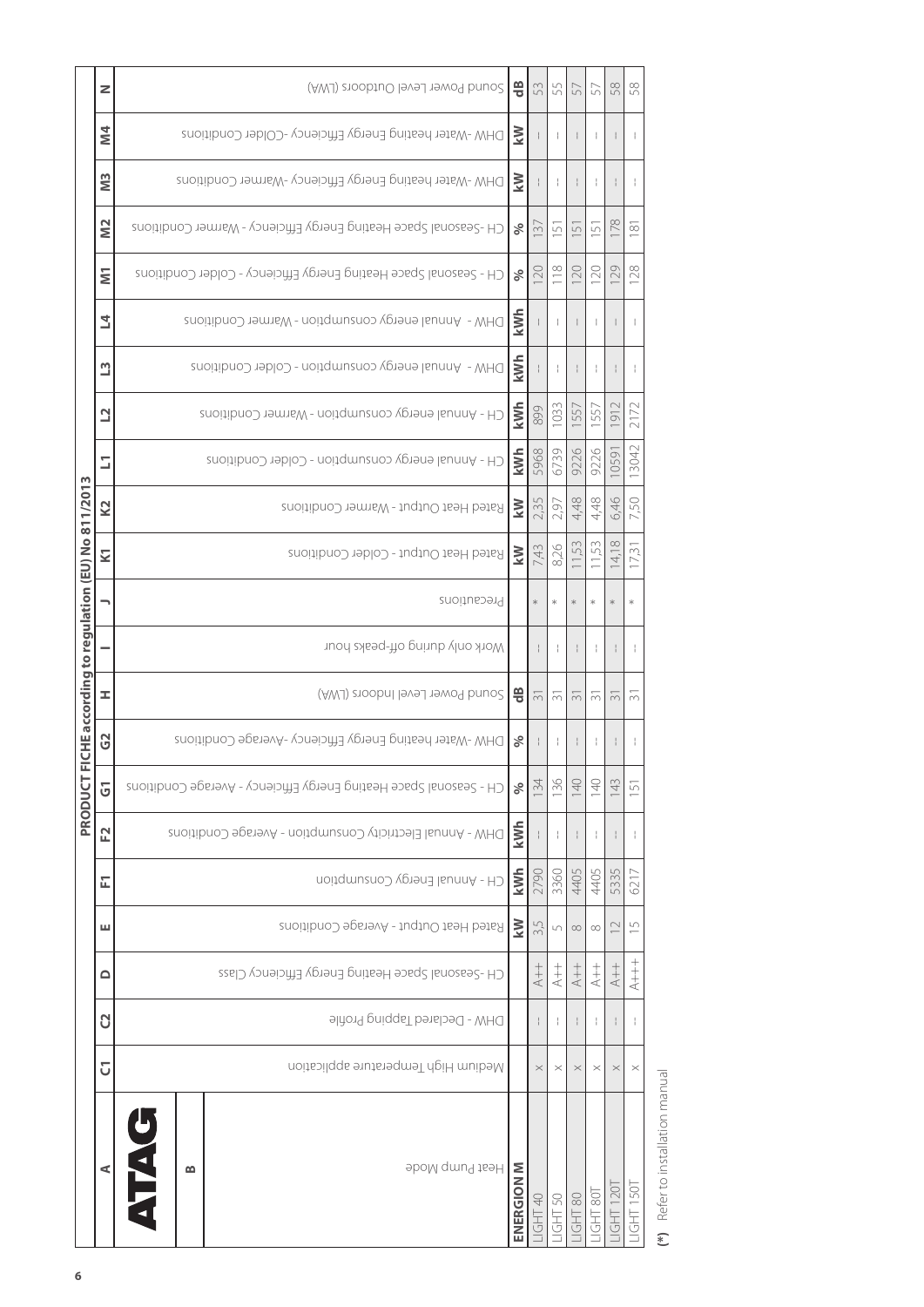# **EN (ErP) TECNICAL DATA**

**IT (ErP) DATI TECNICI**

**FR (ErP) DONNÉES TECHNIQUES**

**DE (ErP) TECHNISCHE DATEN**

**NL (ErP) TECHNISCHE DATA**

|                         | <b>MODEL</b>                                                                                                              | <b>UM</b>                                                                                                                                                                                                                                                 | <b>ENERGION ODM</b> |      |                |       |       |  |  |  |
|-------------------------|---------------------------------------------------------------------------------------------------------------------------|-----------------------------------------------------------------------------------------------------------------------------------------------------------------------------------------------------------------------------------------------------------|---------------------|------|----------------|-------|-------|--|--|--|
|                         |                                                                                                                           |                                                                                                                                                                                                                                                           | 40                  | 50   | $80 - 80T$     | 120T  | 150T  |  |  |  |
| 1                       | Air to water heat pump                                                                                                    |                                                                                                                                                                                                                                                           |                     |      | YES            |       |       |  |  |  |
| 1.1                     | Water-to-water heat pump                                                                                                  |                                                                                                                                                                                                                                                           |                     |      | NO             |       |       |  |  |  |
| 1.2                     | Brine-to-water heat pump                                                                                                  |                                                                                                                                                                                                                                                           |                     |      | NO             |       |       |  |  |  |
| 1.3                     | Low temperature heat pump                                                                                                 |                                                                                                                                                                                                                                                           |                     |      | <b>NO</b>      |       |       |  |  |  |
| $\overline{\mathbf{2}}$ | With supplementary heater                                                                                                 |                                                                                                                                                                                                                                                           |                     |      | YES            |       |       |  |  |  |
| 3                       | Rated heat output                                                                                                         | [kW]                                                                                                                                                                                                                                                      | 3,50                | 5,00 | 8,00           | 12,00 | 15,00 |  |  |  |
| $\overline{4}$          | Annual energy consumption                                                                                                 | [kWh]                                                                                                                                                                                                                                                     | 2790                | 3360 | 4405           | 5335  | 6217  |  |  |  |
| 5                       | Seasonal space heating energy efficiency                                                                                  | $[%] \begin{subfigure}[t]{0.45\textwidth} \centering \includegraphics[width=\textwidth]{figs/fig_10.pdf} \caption{The 3D (top) and the 4D (top) and the 4D (top) are the 4D (top) and the 4D (bottom) is the 4D (bottom).} \label{fig:1} \end{subfigure}$ | 134                 | 136  | 140            | 143   | 151   |  |  |  |
| 6                       | Sound power level, outdoor                                                                                                | [dB]                                                                                                                                                                                                                                                      | 53                  | 55   | 57             | 58    | 58    |  |  |  |
| $\overline{7}$          | Declared capacity and coefficient of performance for heating at indoor conditions 20°C and outdoor temperature Tj, LWT 35 |                                                                                                                                                                                                                                                           |                     |      |                |       |       |  |  |  |
| 8                       | Climate                                                                                                                   |                                                                                                                                                                                                                                                           |                     |      | <b>AVERAGE</b> |       |       |  |  |  |
|                         | ns                                                                                                                        |                                                                                                                                                                                                                                                           | 193                 | 184  | 195            | 204   | 202   |  |  |  |
|                         | Prated                                                                                                                    | [kW]                                                                                                                                                                                                                                                      | 5,20                | 5,65 | 8,37           | 10,84 | 12,48 |  |  |  |
|                         | SCOP                                                                                                                      |                                                                                                                                                                                                                                                           | 4,89                | 4,67 | 4,95           | 5,16  | 5,12  |  |  |  |
| 9                       | Bivalent temperature                                                                                                      | [°C]                                                                                                                                                                                                                                                      |                     |      | $-7$           |       |       |  |  |  |
| 10                      | Operating limit temperature                                                                                               | $\overline{C}$                                                                                                                                                                                                                                            |                     |      | $-20$          |       |       |  |  |  |
| 11                      | Heating water operation limit temperature                                                                                 | $[^{\circ}C]$                                                                                                                                                                                                                                             |                     |      | 60             |       |       |  |  |  |
| $12$                    | Capacity $Tj = -7$ °C                                                                                                     | [kW]                                                                                                                                                                                                                                                      | 4,60                | 5,00 | 7,40           | 9,59  | 11,04 |  |  |  |
|                         | COPd $Tj = -7$ °C                                                                                                         |                                                                                                                                                                                                                                                           | 3,21                | 3,10 | 3,10           | 3,42  | 3,29  |  |  |  |
|                         | Capacity $Tj = 2^{\circ}C$                                                                                                | [kW]                                                                                                                                                                                                                                                      | 2,88                | 3,11 | 4,54           | 5,74  | 6,98  |  |  |  |
|                         | COPd $Ti = 2 °C$                                                                                                          |                                                                                                                                                                                                                                                           | 4,66                | 4,32 | 4,80           | 5,10  | 4,92  |  |  |  |
|                         | Capacity $Ti = 7 °C$                                                                                                      | [kW]                                                                                                                                                                                                                                                      | 1,85                | 1,96 | 2,94           | 4,16  | 4,39  |  |  |  |
|                         |                                                                                                                           |                                                                                                                                                                                                                                                           |                     |      |                |       |       |  |  |  |
|                         | COPd $Tj = 7 °C$                                                                                                          |                                                                                                                                                                                                                                                           | 6,56                | 6,48 | 6,61           | 6,88  | 6,76  |  |  |  |
|                         | Capacity $Tj = 12 °C$                                                                                                     | [kW]                                                                                                                                                                                                                                                      | 1,92                | 1,86 | 3,16           | 4,71  | 4,71  |  |  |  |
|                         | COPd $Tj = 12 °C$                                                                                                         |                                                                                                                                                                                                                                                           | 8,49                | 8,41 | 8,15           | 8,66  | 8,55  |  |  |  |
|                         | Capacity $Tj = biv$                                                                                                       | [kW]                                                                                                                                                                                                                                                      | 4,60                | 5,00 | 7,40           | 9,59  | 11,04 |  |  |  |
|                         | $COPd$ Tj = biv                                                                                                           |                                                                                                                                                                                                                                                           | 3,21                | 3,10 | 3,10           | 3,42  | 3,29  |  |  |  |
| 13                      | Capacity Tj = Operating limit temperature                                                                                 | [kW]                                                                                                                                                                                                                                                      | 3,03                | 3,69 | 5,51           | 7,41  | 8,74  |  |  |  |
| 14                      | COPd Tj = Operating limit temperature                                                                                     |                                                                                                                                                                                                                                                           | 2,25                | 2,30 | 2,22           | 2,26  | 2,17  |  |  |  |
| 8                       | Climate                                                                                                                   |                                                                                                                                                                                                                                                           |                     |      | <b>COLDER</b>  |       |       |  |  |  |
|                         | ηs                                                                                                                        |                                                                                                                                                                                                                                                           | 151                 | 151  | 154            | 159   | 156   |  |  |  |
|                         | Prated                                                                                                                    | [kW]                                                                                                                                                                                                                                                      | 7,34                | 7,83 | 11,16          | 14,53 | 17,22 |  |  |  |
|                         | SCOP                                                                                                                      |                                                                                                                                                                                                                                                           | 3,85                | 3,85 | 3,92           | 4,06  | 3,99  |  |  |  |
| 9                       | Bivalent temperature                                                                                                      | [°C]                                                                                                                                                                                                                                                      |                     |      | $-7$           |       |       |  |  |  |
| 10                      | Operating limit temperature                                                                                               | [°C]                                                                                                                                                                                                                                                      |                     |      | $-20$          |       |       |  |  |  |
| 11                      | Heating water operation limit temperature                                                                                 | [°C]                                                                                                                                                                                                                                                      |                     |      | 60             |       |       |  |  |  |
| 12                      | Capacity $Tj = -7$ °C                                                                                                     | [kW]                                                                                                                                                                                                                                                      | 4,69                | 5,00 | 7,13           | 9,28  | 11,00 |  |  |  |
|                         | COPd Tj = $-7^{\circ}C$                                                                                                   |                                                                                                                                                                                                                                                           | 3,54                | 3,50 | 3,47           | 3,74  | 3,57  |  |  |  |
|                         | Capacity $Tj = 2^{\circ}C$                                                                                                | [kW]                                                                                                                                                                                                                                                      | 2,95                | 3,00 | 4,51           | 5,68  | 6,88  |  |  |  |
|                         | COPd $Tj = 2$ °C                                                                                                          |                                                                                                                                                                                                                                                           | 5,16                | 5,15 | 5,32           | 5,38  | 5,36  |  |  |  |
|                         | Capacity $Tj = 7 °C$                                                                                                      | [kW]                                                                                                                                                                                                                                                      | 1,89                | 1,99 | 3,06           | 4,20  | 4,43  |  |  |  |
|                         | COPd $Ti = 7 °C$                                                                                                          |                                                                                                                                                                                                                                                           | 7,19                | 7,20 | 7,24           | 7,39  | 7,25  |  |  |  |
|                         | Capacity $Tj = 12 °C$                                                                                                     | [kW]                                                                                                                                                                                                                                                      | 1,92                | 1,87 | 3,18           | 4,70  | 4,71  |  |  |  |
|                         | COPd Tj = $12^{\circ}$ C                                                                                                  |                                                                                                                                                                                                                                                           | 8,55                | 8,70 | 8,02           | 8,75  | 8,53  |  |  |  |
|                         | Capacity $Tj = biv$                                                                                                       | [kW]                                                                                                                                                                                                                                                      | 4,69                | 5,00 | 7,13           | 9,28  | 11,00 |  |  |  |
|                         | $COPd$ Tj = biv                                                                                                           |                                                                                                                                                                                                                                                           | 3,54                | 3,50 | 3,47           | 3,74  | 3,57  |  |  |  |
| 13                      | Capacity Tj = Operating limit temperature                                                                                 | [kW]                                                                                                                                                                                                                                                      | 3,03                | 3,69 | 5,51           | 7,41  | 8,74  |  |  |  |
| 14                      | COPd Tj = Operating limit temperature                                                                                     |                                                                                                                                                                                                                                                           | 2,25                | 2,30 | 2,22           | 2,26  | 2,17  |  |  |  |
| 8                       | Climate                                                                                                                   |                                                                                                                                                                                                                                                           |                     |      | <b>WARMER</b>  |       |       |  |  |  |
|                         |                                                                                                                           |                                                                                                                                                                                                                                                           |                     |      |                |       |       |  |  |  |
|                         | ηs                                                                                                                        |                                                                                                                                                                                                                                                           | 240                 | 245  | 242            | 262   | 258   |  |  |  |
|                         | Prated                                                                                                                    | [kW]                                                                                                                                                                                                                                                      | 2,84                | 3,44 | 4,93           | 6,83  | 8,01  |  |  |  |
|                         | SCOP                                                                                                                      |                                                                                                                                                                                                                                                           | 3,43                | 3,48 | 3,58           | 3,65  | 3,85  |  |  |  |
| 9                       | Bivalent temperature                                                                                                      | [°C]                                                                                                                                                                                                                                                      |                     |      | $\overline{2}$ |       |       |  |  |  |
| 10                      | Operating limit temperature                                                                                               | [°C]                                                                                                                                                                                                                                                      |                     |      | $-20$          |       |       |  |  |  |
| 11                      | Heating water operation limit temperature                                                                                 | [°C]                                                                                                                                                                                                                                                      |                     |      | 60             |       |       |  |  |  |
| $12$                    | Capacity $Tj = 2^{\circ}C$                                                                                                | [kW]                                                                                                                                                                                                                                                      | 2,84                | 3,44 | 4,93           | 6,83  | 8,01  |  |  |  |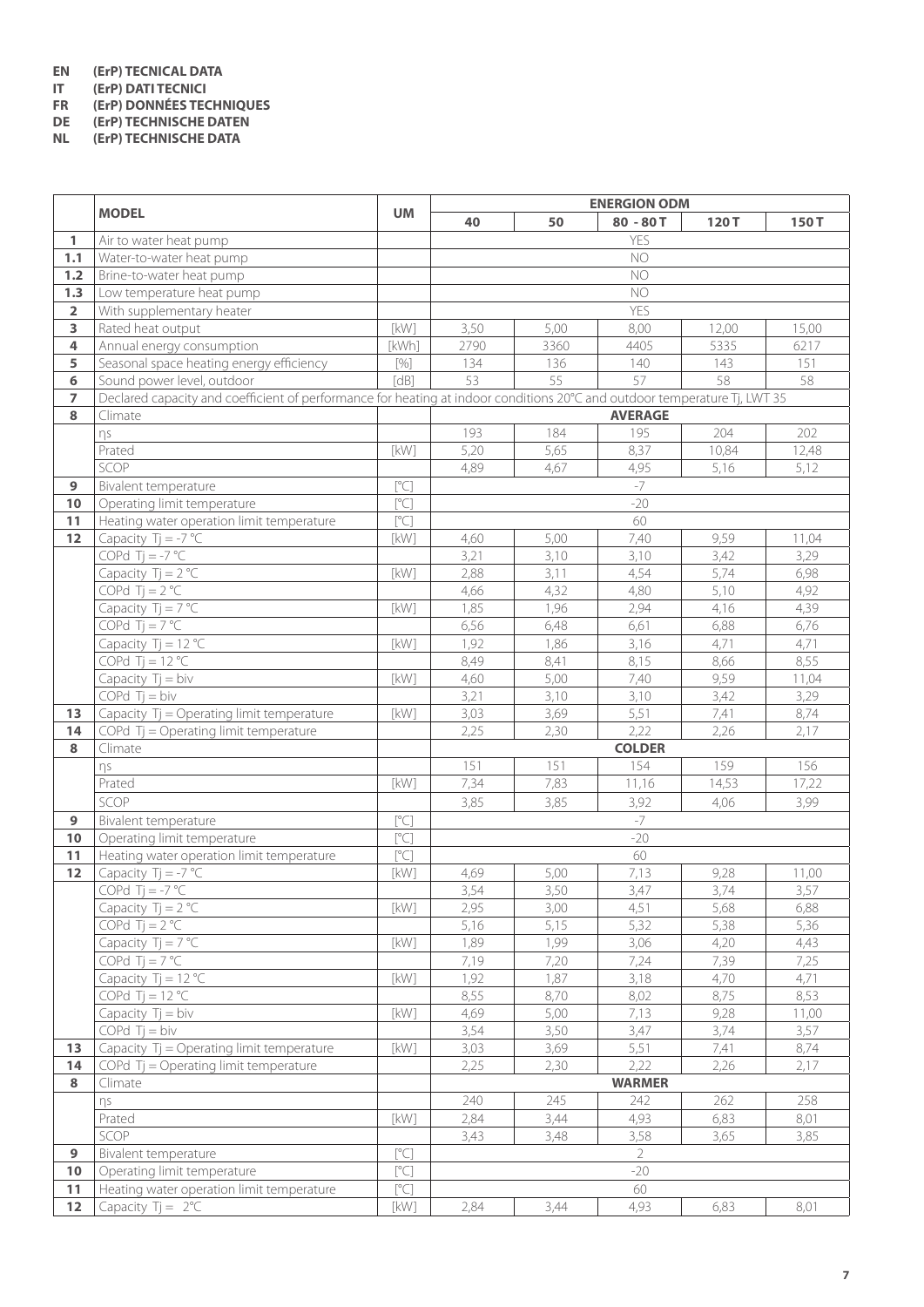|                |                                                                                                                           |               |      | <b>ENERGION ODM</b> |                |               |              |  |
|----------------|---------------------------------------------------------------------------------------------------------------------------|---------------|------|---------------------|----------------|---------------|--------------|--|
|                | <b>MODEL</b>                                                                                                              | <b>UM</b>     | 40   | 50                  | $80 - 80T$     | 120T          | 150T         |  |
|                | COPd $Tj = 2$ °C                                                                                                          |               | 4,00 | 3,88                | 4,05           | 4,37          | 4,27         |  |
|                | Capacity $Tj = 7$ °C                                                                                                      | [kW]          | 1,88 | 2,22                | 3,10           | 4,48          | 5,33         |  |
|                | COPd $Ti = 7 °C$                                                                                                          |               | 5,57 | 5,66                | 5,70           | 5,96          | 5,81         |  |
|                | Capacity $Tj = 12 °C$                                                                                                     | [kW]          | 1,91 | 1,86                | 3,28           | 4,72          | 4,72         |  |
|                | COPd Tj = $12 °C$                                                                                                         |               | 7,94 | 8,01                | 7,86           | 8,22          | 8,10         |  |
|                | Capacity $Tj = biv$                                                                                                       | [kW]          | 2,84 | 3,44                | 4,93           | 6,83          | 8,01         |  |
|                | COPd $Tj = biv$                                                                                                           |               | 4,02 | 3,88                | 4,05           | 4,37          | 4,27         |  |
| $\overline{ }$ | Declared capacity and coefficient of performance for heating at indoor conditions 20°C and outdoor temperature Tj, LWT 55 |               |      |                     |                |               |              |  |
| 8              | Climate                                                                                                                   |               |      |                     | <b>AVERAGE</b> |               |              |  |
|                | ηs                                                                                                                        |               | 134  | 136                 | 140            | 143           | 151          |  |
|                | Prated                                                                                                                    | [kW]          | 4,63 | 5,65                | 7,62           | 9,42          | 11,59        |  |
|                | SCOP                                                                                                                      |               | 3,43 | 3,48                | 3,58           | 3,65          | 3,85         |  |
| 9              | Bivalent temperature                                                                                                      | [°C]          |      |                     | $-7$           |               |              |  |
| 10             | Operating limit temperature                                                                                               | $[^{\circ}C]$ |      |                     | $-20$          |               |              |  |
| 11             | Heating water operation limit temperature                                                                                 | [°C]          |      |                     | 60             |               |              |  |
| 12             | Capacity $Tj = -7$ °C                                                                                                     | [kW]          | 4,10 | 5,00                | 6,74           | 8,33          | 10,25        |  |
|                | COPd $Ti = -7 °C$                                                                                                         |               | 2,28 | 2,28                | 2,29           | 2,43          | 2,50         |  |
|                | Capacity $Tj = 2$ °C                                                                                                      | [kW]          | 2,63 | 3,11                | 4,22           | 5,47          | 6,50         |  |
|                | COPd $Tj = 2$ °C                                                                                                          |               | 3,35 | 3,30                | 3,51           | 3,33          | 3,67         |  |
|                | Capacity $Tj = 7 °C$                                                                                                      | [kW]          | 1,76 | 2,19                | 2,74           | 3,98          | 3,96         |  |
|                | COPd $Tj = 7 °C$                                                                                                          |               | 4,22 | 4,58                | 4,36           | 5,04          | 5,04         |  |
|                | Capacity $Tj = 12 °C$                                                                                                     | [kW]          | 1,88 | 1,84                | 3,28           | 4,75          | 4,69         |  |
|                | COPd Tj = $12 °C$                                                                                                         |               | 6,30 | 6,33                | 6,50           | 6,86          | 6,97         |  |
|                | Capacity $Tj = biv$                                                                                                       | [kW]          | 4,10 | 5,00                | 6,74           | 8,33          | 10,25        |  |
|                | $COPd$ Tj = biv                                                                                                           |               | 2,28 | 2,28                | 2,29           | 2,43          |              |  |
|                |                                                                                                                           | [kW]          |      |                     |                |               | 2,50         |  |
| 13<br>14       | Capacity Tj = Operating limit temperature                                                                                 |               | 2,46 | 3,18                | 4,90<br>1,51   | 6,12          | 7,48         |  |
| 8              | COPd Tj = Operating limit temperature<br>Climate                                                                          |               | 1,52 | 1,54                | <b>COLDER</b>  | 1,61          | 1,59         |  |
|                |                                                                                                                           |               | 120  | 118                 |                | 129           | 128          |  |
|                | ηs                                                                                                                        | [kW]          | 7,04 | 7,83                | 120            |               |              |  |
|                | Prated<br>SCOP                                                                                                            |               | 3,07 | 3,02                | 10,93          | 13,43<br>3,29 | 16,4<br>3,27 |  |
| $\overline{9}$ |                                                                                                                           | [°C]          |      |                     | 3,08<br>$-7$   |               |              |  |
|                | Bivalent temperature                                                                                                      |               |      |                     |                |               |              |  |
| 10             | Operating limit temperature                                                                                               | [°C]          |      |                     | $-20$          |               |              |  |
| 11<br>12       | Heating water operation limit temperature<br>Capacity $Tj = -7$ °C                                                        | [°C]          | 4,50 | 5,00                | 60<br>6,98     | 8,58          |              |  |
|                | COPd Tj = $-7^{\circ}$ C                                                                                                  | [kW]          | 2,76 | 2,71                |                | 2,94          | 10,48        |  |
|                | Capacity $Tj = 2$ °C                                                                                                      | [kW]          | 2,94 |                     | 2,73<br>4,20   | 5,42          | 2,91         |  |
|                | COPd $Tj = 2$ °C                                                                                                          |               | 3,99 | 3,11                | 4,07           | 4,26          | 6,45<br>4,22 |  |
|                |                                                                                                                           |               |      | 3,81                |                | 4,09          |              |  |
|                | Capacity $Tj = 7^{\circ}C$<br>COPd $Tj = 7 °C$                                                                            | [kW]          | 1,92 | 2,28                | 2,84           |               | 4,27<br>5,79 |  |
|                |                                                                                                                           | [kW]          | 5,35 | 5,29                | 5,15           | 5,83          |              |  |
|                | Capacity $Tj = 12 °C$                                                                                                     |               | 1,93 | 1,87                | 3,24           | 4,72          | 4,60         |  |
|                | COPd Tj = $12^{\circ}$ C                                                                                                  |               | 6,96 | 6,88                | 6,47           | 7,21          | 7,20         |  |
|                | Capacity $Tj = biv$                                                                                                       | [kW]          | 4,50 | 5,00                | 6,98           | 8,58          | 10,48        |  |
|                | $COPd$ Tj = biv                                                                                                           |               | 2,76 | 2,71                | 2,70           | 2,94          | 2,91         |  |
| 13<br>14       | Capacity Tj = Operating limit temperature                                                                                 | [kW]          | 2,46 | 3,18                | 4,90           | 6,75          | 8,08         |  |
| 8              | COPd $Tj =$ Operating limit temperature                                                                                   |               | 1,52 | 1,54                | 1,51           | 1,49          | 1,48         |  |
|                | Climate                                                                                                                   |               | 137  | 151                 | <b>WARMER</b>  | 177           | 181          |  |
|                | ηs                                                                                                                        |               |      |                     | 151            |               |              |  |
|                | Prated                                                                                                                    | [kW]          | 2,35 | 2,97                | 4,48           | 6,46          | 7,50         |  |
|                | SCOP                                                                                                                      |               | 3,49 | 3,84                | 3,85           | 4,51          | 4,61         |  |
| 9              | Bivalent temperature                                                                                                      | [°C]          |      |                     | $\overline{2}$ |               |              |  |
| 10             | Operating limit temperature                                                                                               | [°C]          |      |                     | $-20$          |               |              |  |
| 11             | Heating water operation limit temperature                                                                                 | [°C]          |      |                     | 60             |               |              |  |
| 12             | Capacity $Tj = 2^{\circ}C$                                                                                                | [kW]          | 2,35 | 2,97                | 4,48           | 6,46          | 7,50         |  |
|                | COPd $Tj = 2$ °C                                                                                                          |               | 2,19 | 2,33                | 2,53           | 2,72          | 2,77         |  |
|                | Capacity $Tj = 7^{\circ}C$                                                                                                | [kW]          | 1,60 | 2,02                | 2,81           | 4,39          | 4,85         |  |
|                | COPd $Tj = 7 °C$                                                                                                          |               | 2,80 | 3,16                | 3,08           | 3,77          | 3,84         |  |
|                | Capacity $Tj = 12 °C$                                                                                                     | [kW]          | 1,81 | 1,76                | 3,16           | 4,65          | 4,61         |  |
|                | COPd Tj = $12^{\circ}$ C                                                                                                  |               | 5,10 | 5,40                | 5,45           | 6,02          | 6,12         |  |
|                | Capacity $Tj = biv$                                                                                                       | [kW]          | 2,35 | 2,97                | 4,48           | 6,46          | 7,50         |  |
|                | $COPd$ Tj = biv                                                                                                           |               | 2,19 | 2,33                | 2,53           | 2,72          | 2,77         |  |
| 15             | Degradation coefficient                                                                                                   |               |      |                     |                |               |              |  |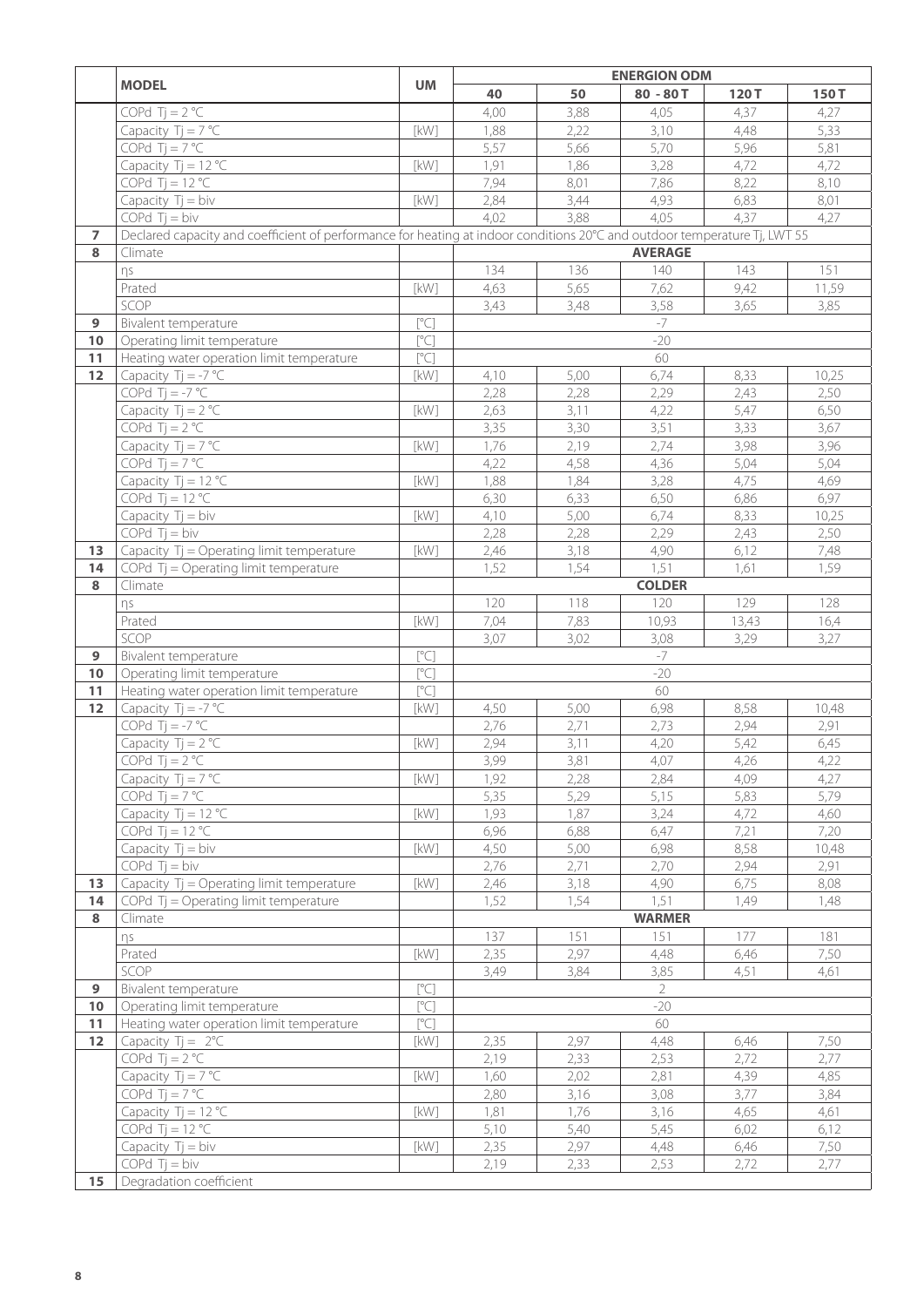|                          |                                                   |            | <b>ENERGION ODM</b> |                                                                         |                |             |             |  |  |  |
|--------------------------|---------------------------------------------------|------------|---------------------|-------------------------------------------------------------------------|----------------|-------------|-------------|--|--|--|
|                          | <b>MODEL</b>                                      | <b>UM</b>  | 40                  | 50                                                                      | $80 - 80T$     | 120T        | 150T        |  |  |  |
|                          | $=-7$ °C                                          |            | 0,99                | 0,99                                                                    | 0,995          | 0,996       | 0,997       |  |  |  |
|                          | $=2 °C$                                           |            | 0,98                | 0,99                                                                    | 0,99           | 0,99        | 0,99        |  |  |  |
|                          | $Ti = 7 °C$                                       |            | 0,97                | 0,97                                                                    | 0,98           | 0,98        | 0,98        |  |  |  |
|                          | $Ti = 12 °C$                                      |            | 0,96                | 0,95                                                                    | 0,97           | 0.98        | 0.98        |  |  |  |
| 16                       | Power consumption under different active modes    |            |                     |                                                                         |                |             |             |  |  |  |
| 17                       | Off mode                                          | [W]        | 13                  | 14                                                                      | 14             | 14          | 14          |  |  |  |
| 18                       | Thermostat-off mode                               | <b>TW1</b> | 13                  | 14                                                                      | 14             | 14          | 14          |  |  |  |
| 19                       | Standby mode                                      | <b>TW1</b> | 13                  | 14                                                                      | 14             | 14          | 14          |  |  |  |
| 20                       | Crankcase heater mode                             | [W]        | 13                  | 14                                                                      | 14             | 14          | 14          |  |  |  |
| 21                       | Back-up heater                                    |            |                     |                                                                         |                |             |             |  |  |  |
| 8                        | Climate                                           |            |                     |                                                                         | <b>AVERAGE</b> |             |             |  |  |  |
| $\overline{\phantom{m}}$ | Indoor conditions 20°C and outdoor temperature Tj |            | 35°C / 55°C         | 35°C / 55°C                                                             | 35°C / 55°C    | 35°C / 55°C | 35°C / 55°C |  |  |  |
| 22                       | Rated heat output                                 | [kW]       | 0,9/0,8             | 1,0/1,1                                                                 | 0,8/0,4        | 1,7/0,7     | 1, 3 / 1, 1 |  |  |  |
| 8                        | Climate                                           |            |                     |                                                                         | <b>COLDER</b>  |             |             |  |  |  |
| $\overline{a}$           | Indoor conditions 20°C and outdoor temperature Tj |            | 35°C / 55°C         | 35°C / 55°C                                                             | 35°C / 55°C    | 35°C / 55°C | 35°C / 55°C |  |  |  |
| 22                       | Rated heat output                                 | [kW]       | 4,0/4,0             | 4,0/4,0                                                                 | 4,0/4,0        | 6,0/6,0     | 6,0/6,0     |  |  |  |
| 8                        | Climate                                           |            |                     |                                                                         | <b>WARMER</b>  |             |             |  |  |  |
| $\overline{\phantom{a}}$ | Indoor conditions 20°C and outdoor temperature Tj |            | 35°C / 55°C         | 35°C / 55°C                                                             | 35°C / 55°C    | 35°C / 55°C | 35°C / 55°C |  |  |  |
| 22                       | Rated heat output                                 | [kW]       | 0,0/0,0             | 0,0/0,0                                                                 | 0,0/0,0        | 0.0 / 0.0   | 0,0/0,0     |  |  |  |
| 23                       | Type of energy input                              |            |                     |                                                                         | Electric       |             |             |  |  |  |
| 24                       | For heat pump combination heater                  |            |                     |                                                                         |                |             |             |  |  |  |
| 25                       | Declared load profile                             |            | X                   | $X \Gamma$                                                              | XL             | $X \mid$    | X           |  |  |  |
|                          |                                                   |            | "FLEX/              | "FLEX/                                                                  | "FLEX/         | "FLEX/      | "FLEX/      |  |  |  |
|                          |                                                   |            | COMPACT"            | COMPACT"                                                                | COMPACT"       | COMPACT"    | COMPACT"    |  |  |  |
| 26                       | Daily electricity consumption                     | [kWh]      | 5,72/6,05           | 5,72/6,05                                                               | 6,00/6,35      | 5,72/6,36   | 5,72/6,36   |  |  |  |
| 27                       | Annual electricity consumption                    | [kWh]      | 1217/1270           | 1217/1270                                                               | 1273/1326      | 1211/1329   | 1211/1329   |  |  |  |
| 28                       | Water heating energy efficiency                   |            | 138/132             | 138/132                                                                 | 132/127        | 139/126     | 139/126     |  |  |  |
| 29                       | Other items                                       |            |                     |                                                                         |                |             |             |  |  |  |
| 30                       | Capacity control                                  |            |                     |                                                                         | Variable       |             |             |  |  |  |
| 31                       | Outlet temperature capacity control               |            |                     |                                                                         | Variable       |             |             |  |  |  |
| 32                       | Water flow rate capacity control                  |            |                     |                                                                         | Fixed          |             |             |  |  |  |
| 33                       | Contact details                                   |            |                     | ATAG Heating BV - Galileïstraat 27, 7131 PE Lichtenvoorde - Netherlands |                |             |             |  |  |  |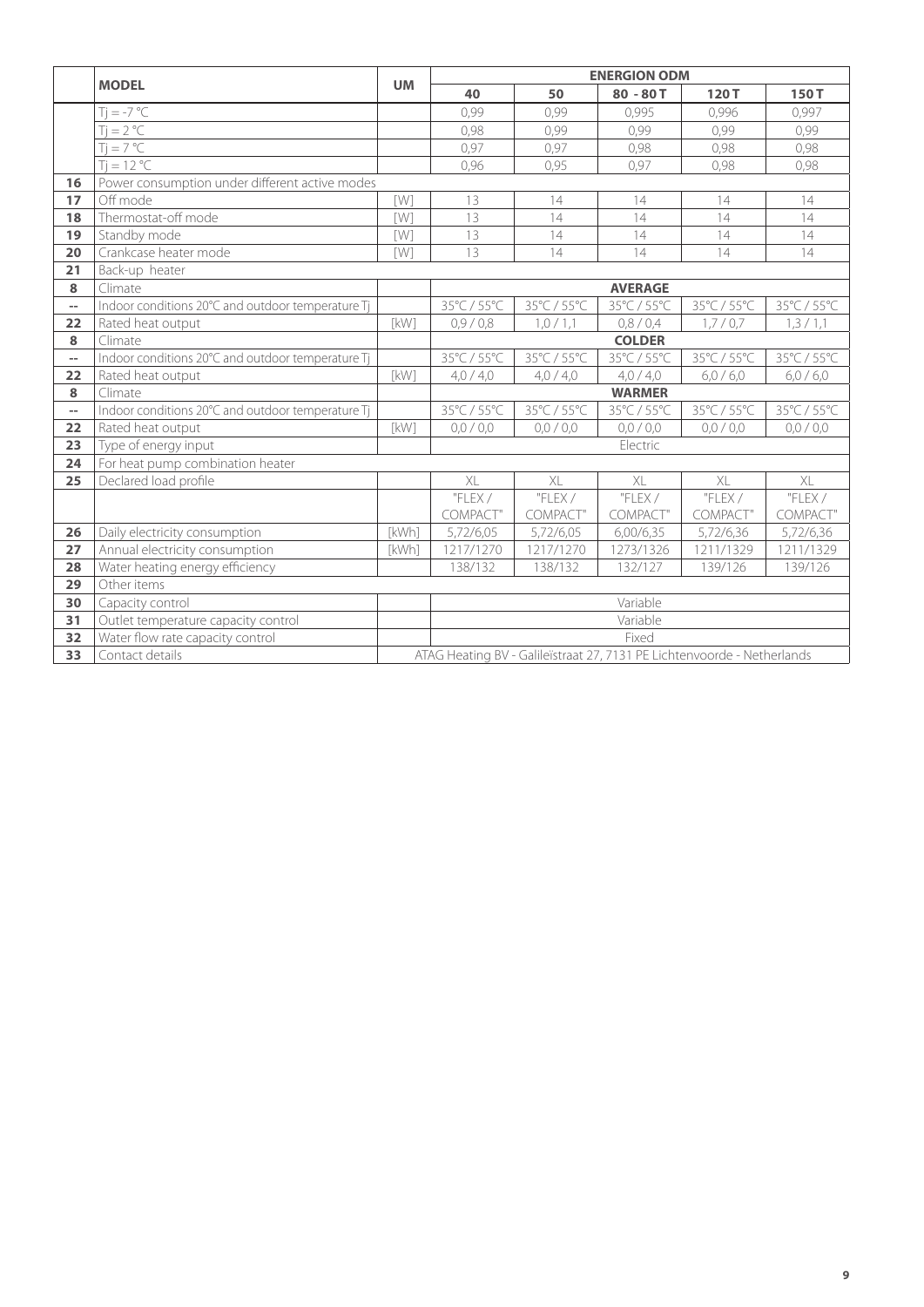- **EN LEGEND:**
- **IT LEGENDA:**

**FR LÉGENDE :**

**DE LEGENDE:**

**NL LEGENDA:**

| ${\sf FR}$<br>DE          | le nom ou la marque commerciale du fournisseur;                                                                                                                                                                                                                                                                                                                                                                                                                                                                                                                                                                                     |
|---------------------------|-------------------------------------------------------------------------------------------------------------------------------------------------------------------------------------------------------------------------------------------------------------------------------------------------------------------------------------------------------------------------------------------------------------------------------------------------------------------------------------------------------------------------------------------------------------------------------------------------------------------------------------|
|                           |                                                                                                                                                                                                                                                                                                                                                                                                                                                                                                                                                                                                                                     |
|                           | den Namen oder die Marke des Herstellers                                                                                                                                                                                                                                                                                                                                                                                                                                                                                                                                                                                            |
| NL                        | de naam of het merk van de leverancier                                                                                                                                                                                                                                                                                                                                                                                                                                                                                                                                                                                              |
| $\mathsf{I} \mathsf{T}$   | l'identificativo del modello del fornitore                                                                                                                                                                                                                                                                                                                                                                                                                                                                                                                                                                                          |
| FR                        | la référence du modèle donnée par le fournisseur;                                                                                                                                                                                                                                                                                                                                                                                                                                                                                                                                                                                   |
| Ш<br>DE                   | die Herstellerbezeichnung des Modells                                                                                                                                                                                                                                                                                                                                                                                                                                                                                                                                                                                               |
| <b>NL</b>                 | de referentie van het model van de leverancier                                                                                                                                                                                                                                                                                                                                                                                                                                                                                                                                                                                      |
| $\mathsf{I}$              | la funzione di riscaldamento d'ambiente per applicazioni rispettivamente a media e bassa temperatura;                                                                                                                                                                                                                                                                                                                                                                                                                                                                                                                               |
| FR                        | la fonction de chauffage des locaux, respectivement pour l'application à moyenne et à basse température;                                                                                                                                                                                                                                                                                                                                                                                                                                                                                                                            |
| Ш<br>DE                   | die Raumheizungsfunktion für Anwendungen bei mittleren bzw. niedrigen Temperaturen                                                                                                                                                                                                                                                                                                                                                                                                                                                                                                                                                  |
| <b>NL</b>                 | de functie voor ruimteverwarming voor toepassingen op respectievelijk matige en lage temperatuur                                                                                                                                                                                                                                                                                                                                                                                                                                                                                                                                    |
| $ \top\>$                 | la funzione di riscaldamento d'ambiente per applicazioni a media temperatura e la funzione di riscaldamento dell'acqua;                                                                                                                                                                                                                                                                                                                                                                                                                                                                                                             |
|                           |                                                                                                                                                                                                                                                                                                                                                                                                                                                                                                                                                                                                                                     |
| FR<br>$\mathbf{  }$ $(1)$ | la fonction de chauffage des locaux et la fonction de chauffage des locaux et la classe d'efficacité énergétique                                                                                                                                                                                                                                                                                                                                                                                                                                                                                                                    |
| DE                        | die Raumheizungsfunktion für Anwendungen bei mittleren Temperaturen und die Wasserheizungsfunktion                                                                                                                                                                                                                                                                                                                                                                                                                                                                                                                                  |
| NL                        | de functie voor ruimteverwarming voor toepassingen op matige temperatuur en de functie voor verwarming van water                                                                                                                                                                                                                                                                                                                                                                                                                                                                                                                    |
| IT.                       | la classe di efficienza energetica stagionale del riscaldamento d'ambiente in condizioni climatiche medie, rispettivamente per<br>applicazioni a media e bassa temperatura, determinata a norma dell'allegato II, punto 1; la punta della freccia indica la classe<br>di efficienza energetica stagionale del riscaldamento d'ambiente dell'apparecchio per il riscaldamento d'ambiente a pompa di<br>calore per applicazioni a media e bassa temperatura si trova all'altezza della punta della freccia che indica la relativa classe di<br>efficienza energetica                                                                  |
| <b>FR</b><br>IV           | la classe d'efficacité énergétique saisonnière pour le chauffage des locaux dans les conditions climatiques moyennes,<br>respectivement pour l'application à moyenne et à basse température, déterminée conformément à l'annexe II, point 1; la pointe<br>de la flèche comportant la classe d'efficacité énergétique saisonnière, pour<br>le chauffage des locaux, du dispositif de chauffage des locaux par pompe à chaleur, respectivement pour l'application à<br>moyenne et à basse température, est placée à la même hauteur que la pointe de la flèche correspondante dans l'échelle des<br>classes d'efficacité énergétique; |
| DE                        | die saisonale Energieeffizienzklasse der Raumheizung bei durchschnittlichen klimatischen Bedingungen für Anwendungen<br>bei mittleren bzw. niedrigen Temperaturen, die gemäß Anhang II Punkt 1 ermittelt wird; die Pfeilspitze, die die saisonale<br>Energieeffizienzklasse des Wärmepumpen-Raumheizgeräts für Anwendungen bei mittleren und niedrigen Temperaturen<br>angibt, befindet sich auf der Höhe der Pfeilspitze, die die entsprechende Energieeffizienzklasse angibt                                                                                                                                                      |
| NL                        | de seizoensgebonden energie-efficiëntieklasse voor ruimteverwarming in gemiddelde klimaatomstandigheden, respectievelijk<br>voor toepassingen op matige en lage temperatuur, bepaald conform bijlage II, punt 1; de pijlpunt die de seizoensgebonden<br>energie-efficiëntieklasse aangeeft van de ruimteverwarming van het apparaat voor ruimteverwarming met warmtepomp<br>voor toepassingen op matige en lage temperatuur bevindt zich ter hoogte van de pijlpunt die de desbetreffende energie-<br>efficiëntieklasse aangeeft                                                                                                    |
| IT.                       | la potenza termica nominale, compresa quella di eventuali apparecchi di riscaldamento supplementari, in kW, in condizioni<br>climatiche medie, più fredde e più calde, rispettivamente per applicazioni a media e bassa temperatura, arrotondata alla cifra<br>intera più vicina;                                                                                                                                                                                                                                                                                                                                                   |
| FR.                       | la puissance thermique nominale, y compris la puissance thermique nominale de tout dispositif de chauffage d'appoint, en kW,<br>arrondie à l'entier le plus proche, dans les conditions climatiques moyennes, plus froides et plus chaudes, respectivement pour<br>l'application à moyenne et à basse température;                                                                                                                                                                                                                                                                                                                  |
| $\mathsf{V}$<br>DE        | die Nennwärmeleistung, einschließlich der Leistung etwaiger zusätzlicher Heizgeräte, in kW, unter durchschnittlichen, kälteren<br>und wärmeren klimatischen Bedingungen, für Anwendungen bei mittleren bzw. niedrigen Temperaturen, auf die nächste ganze<br>Zahl gerundet                                                                                                                                                                                                                                                                                                                                                          |
| NL                        | het nominaal thermisch vermogen, inclusief dat van eventuele aanvullende verwarmingsapparatuur, in kW, in gemiddelde,<br>koudere en warmere klimaatomstandigheden, respectievelijk voor toepassingen op matige en lage temperatuur, afgerond op<br>het dichtstbijzijnde gehele getal                                                                                                                                                                                                                                                                                                                                                |
| $ \top\>$                 | la mappa delle temperature in Europa recante le tre zone di temperatura indicative;                                                                                                                                                                                                                                                                                                                                                                                                                                                                                                                                                 |
| FR<br>VI                  | la carte des températures en Europe représentant trois zones de température indicatives                                                                                                                                                                                                                                                                                                                                                                                                                                                                                                                                             |
| DE                        | die Temperaturkarte von Europa mit den drei charakteristischen Temperaturzonen                                                                                                                                                                                                                                                                                                                                                                                                                                                                                                                                                      |
| <b>NL</b>                 | de kaart van de temperaturen in Europa met de drie indicatieve temperatuurzones                                                                                                                                                                                                                                                                                                                                                                                                                                                                                                                                                     |
| $ \top\>$                 | il livello di potenza sonora LwA, all'interno (se applicabile), in dB, arrotondanto alla cifra intera più vicina;                                                                                                                                                                                                                                                                                                                                                                                                                                                                                                                   |
| FR<br>VII                 | le niveau de puissance acoustique Lwa, à l'intérieur (le cas échéant), en dB, arrondi à l'entier le plus proche                                                                                                                                                                                                                                                                                                                                                                                                                                                                                                                     |
| DE                        | der Schallleistungspegel Lwa im Innenbereich (falls zutreffend) in dB, gerundet auf die nächste ganze Zahl                                                                                                                                                                                                                                                                                                                                                                                                                                                                                                                          |
| <b>NL</b>                 | het geluidsvermogensniveau Lwa, binnenshuis (indien van toepassing), in dB, afgerond op het dichtstbijzijnde gehele getal                                                                                                                                                                                                                                                                                                                                                                                                                                                                                                           |
| $ \top\>$                 | il livello di potenza sonora LwA, all'esterno, in dB, arrotondanto alla cifra intera più vicina                                                                                                                                                                                                                                                                                                                                                                                                                                                                                                                                     |
|                           |                                                                                                                                                                                                                                                                                                                                                                                                                                                                                                                                                                                                                                     |
| FR                        | le niveau de puissance acoustique LwA, à l'extérieur, en dB, arrondi à l'entier le plus proche                                                                                                                                                                                                                                                                                                                                                                                                                                                                                                                                      |
| VIII<br>DE                | der Schallleistungspegel Lwa im Außenbereich, in dB, gerundet auf die nächste ganze Zahl                                                                                                                                                                                                                                                                                                                                                                                                                                                                                                                                            |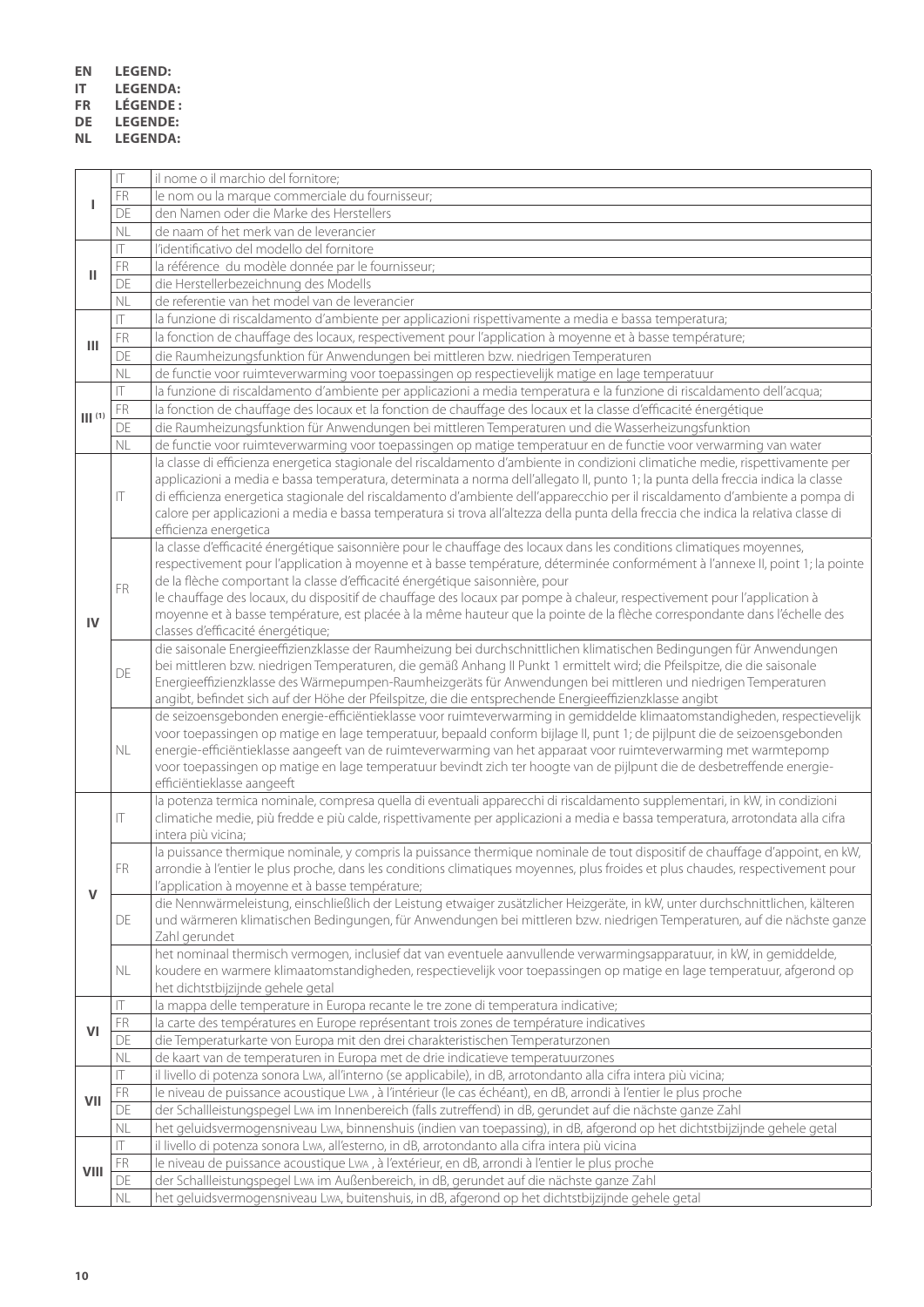- **EN PRODUCT FICHE according to regulation (EU) No 811/2013**
- **IT SCHEDA PRODOTTO ai sensi del regolamento (UE) n. 811/2013**
- **FR FICHE DE PRODUIT aux termes du règlement (UE) n° 811/2013**
- **DE PRODUKTDATENBLATT gemäß Verordnung (EU) Nr. 811/ 2013**

**NL PRODUCTINFORMATIEBLAD krachtens Verordening (EU) nr. 811/2013**

|                | IT                      | Modello pompa di calore                                                                |
|----------------|-------------------------|----------------------------------------------------------------------------------------|
| В              | <b>FR</b>               | Modèle pompe à chaleur                                                                 |
|                | DE                      | Wärmepumpenmodell                                                                      |
|                | NL                      | Model warmtepomp                                                                       |
|                | $\mathsf{I} \mathsf{T}$ | Applicazione a media alta temperatura                                                  |
| C1             | FR                      | Application à moyenne-haute température                                                |
|                | DE                      | Anwendung bei mittlerer-hoher Temperatur                                               |
|                | NL                      | Toepassing op matige-hoge temperatuur                                                  |
|                | $ \top\>$               | Acqua calda sanitaria - Profilo di carico dichiarato                                   |
| C <sub>2</sub> | <b>FR</b>               | Eau chaude sanitaire - Profil de charge déclaré                                        |
|                | DE                      | Brauchwarmwasser - Deklariertes Lastprofil                                             |
|                | NL                      | Warm tapwater - Opgegeven lastprofiel                                                  |
|                | IT                      | Riscaldamento d'ambiente - Classe di efficienza                                        |
|                |                         | energetica stagionale                                                                  |
|                | FR.                     | Chauffage d'ambiance - Classe d'efficacité                                             |
| D              |                         | énergétique saisonnière                                                                |
|                | DE                      | Raumheizung - Saisonale Energieeffizienzklasse                                         |
|                | <b>NL</b>               | Ruimteverwarming - Seizoensgebonden energie-                                           |
|                |                         | efficiëntieklasse                                                                      |
|                | T                       | Potenza termica nominale - Condizioni medie                                            |
|                | FR.                     | Puissance thermique nominale - Conditions                                              |
|                |                         | moyennes                                                                               |
| Е              | DE                      | Nominale Heizleistung - Durchschnittliche                                              |
|                |                         | Bedingungen                                                                            |
|                | <b>NL</b>               | Nominaal thermisch vermogen - Gemiddelde                                               |
|                |                         | omstandigheden                                                                         |
|                | T                       | Riscaldamento d'ambiente - Consumo energetico                                          |
|                |                         | annuo                                                                                  |
| F <sub>1</sub> | FR.                     | Chauffage d'ambiance - Consommation énergétique                                        |
|                |                         | annuelle                                                                               |
|                |                         |                                                                                        |
|                | DE                      | Raumheizung - Jährlicher Energieverbrauch                                              |
|                | NL                      | Ruimteverwarming - Jaarlijks energieverbruik                                           |
|                | IT                      | Acqua calda sanitaria - Consumo annuo di elettricità -                                 |
|                |                         | Condizioni medie                                                                       |
|                | FR.                     | Eau chaude sanitaire - Consommation électrique                                         |
| F <sub>2</sub> |                         | annuelle - Conditions moyennes                                                         |
|                | DE                      | Brauchwarmwasser - Jährlicher Stromverbrauch -                                         |
|                |                         | Durchschnittliche Bedingungen                                                          |
|                | NL                      | Warm tapwater - Jaarlijks elektriciteitsverbruik -<br>Gemiddelde omstandigheden        |
|                |                         | Riscaldamento d'ambiente - Classe di efficienza                                        |
|                | $ \top\>$               | energetica stagionale - Condizioni medie                                               |
|                |                         | Chauffage d'ambiance - Classe d'efficacité                                             |
|                | <b>FR</b>               | énergétique saisonnière - Conditions moyennes                                          |
| G1             |                         | Raumheizung - Saisonale Energieeffizienzklasse -                                       |
|                | DE                      | Durchschnittliche Bedingungen                                                          |
|                |                         | Ruimteverwarming - Seizoensgebonden energie-                                           |
|                | NL                      | efficiëntieklasse - Gemiddelde omstandigheden                                          |
|                |                         | Acqua calda sanitaria - Efficienza energetica -                                        |
|                | $ \top$                 | Condizioni medie                                                                       |
|                | FR.                     | Eau chaude sanitaire - Efficacité énergétique -                                        |
| G <sub>2</sub> |                         | Conditions moyennes                                                                    |
|                | DE                      | Brauchwarmwasser - Energieeffizienz -                                                  |
|                |                         | Durchschnittliche Bedingungen                                                          |
|                | NL                      | Warm tapwater - Energie-efficiëntie - Gemiddelde                                       |
|                |                         | omstandigheden                                                                         |
|                | IT                      | Livello di potenza sonora all'interno (LWA)                                            |
| н              | FR                      | Niveau de puissance acoustique à l'intérieur (LWA)                                     |
|                | DE<br>NL                | Schallleistungspegel im Innenbereich (LWA)<br>Geluidsvermogensniveau binnenshuis (LWA) |

|                | IT           | Funzionamento solo al di fuori delle ore di punta                                      |
|----------------|--------------|----------------------------------------------------------------------------------------|
| ı              | FR           | Fonctionnement en heures creuses uniquement                                            |
|                | DE           | Betrieb nur in der Schwachlastzeit                                                     |
|                | NL           | Alleen werking buiten de piekuren                                                      |
|                | IT.          | Precauzioni                                                                            |
| J              | <b>FR</b>    | Précautions                                                                            |
|                | DE           | Vorsichtsmaßnahmen                                                                     |
|                | NL           | Voorzorgsmaatregelen                                                                   |
|                | IT.          | Potenza termica nominale - Condizioni più fredde                                       |
|                | FR.          | Puissance thermique nominale - Conditions plus                                         |
| K1             |              | froides                                                                                |
|                | DE           | Nominale Heizleistung - Kältere Bedingungen                                            |
|                | <b>NL</b>    | Nominaal thermisch vermogen - Koudere                                                  |
|                |              | omstandigheden                                                                         |
|                | IT           | Potenza termica nominale - Condizioni più calde                                        |
|                | <b>FR</b>    | Puissance thermique nominale - Conditions plus                                         |
| K <sub>2</sub> |              | chaudes                                                                                |
|                | DE           | Nominale Heizleistung - Wärmere Bedingungen                                            |
|                | <b>NL</b>    | Nominaal thermisch vermogen - Warmere<br>omstandigheden                                |
|                |              | Riscaldamento d'ambiente - Consumo energetico                                          |
|                | IT           | annuo - Condizioni più fredde                                                          |
|                |              | Chauffage d'ambiance - Consommation énergétique                                        |
|                | FR.          | annuelle - Conditions plus froides                                                     |
| L1             |              | Raumheizung - Jährlicher Energieverbrauch - Kältere                                    |
|                | DE           | Bedingungen                                                                            |
|                |              | Ruimteverwarming - Jaarlijks energieverbruik -                                         |
|                | <b>NL</b>    | Koudere omstandigheden                                                                 |
|                |              | Riscaldamento d'ambiente - Consumo energetico                                          |
|                | IT           | annuo - Condizioni più calde                                                           |
|                | <b>FR</b>    | Chauffage d'ambiance - Consommation énergétique                                        |
| L2             |              | annuelle - Conditions plus chaudes                                                     |
|                | DE           | Raumheizung - Jährlicher Energieverbrauch -                                            |
|                |              | Wärmere Bedingungen                                                                    |
|                | NL           | Ruimteverwarming - Jaarlijks energieverbruik -                                         |
|                |              | Warmere omstandigheden                                                                 |
|                | $\mathsf{I}$ | Acqua calda sanitaria - Consumo energetico annuo -                                     |
|                |              | Condizioni più fredde                                                                  |
|                | FR           | Eau chaude sanitaire - Consommation énergétique                                        |
| L3             |              | annuelle - Conditions plus froides<br>Brauchwarmwasser - Jährlicher Energieverbrauch - |
|                | DE           | Kältere Bedingungen                                                                    |
|                |              | Warm tapwater - Jaarlijks energieverbruik - Koudere                                    |
|                | NL           | omstandigheden                                                                         |
|                |              | Acqua calda sanitaria - Consumo energetico annuo -                                     |
|                | IT           | Condizioni più calde                                                                   |
|                |              | Eau chaude sanitaire - Consommation énergétique                                        |
|                | FR.          | annuelle - Conditions plus chaudes                                                     |
| L4             |              | Brauchwarmwasser - Jährlicher Energieverbrauch -                                       |
|                | DE           | Wärmere Bedingungen                                                                    |
|                | NL           | Warm tapwater - Jaarlijks energieverbruik - Warmere                                    |
|                |              | omstandigheden                                                                         |
|                | IT           | Riscaldamento d'ambiente - Efficienza energetica                                       |
|                |              | stagionale - Condizioni più fredde                                                     |
|                | FR.          | Chauffage d'ambiance - Efficacité énergétique                                          |
| M1             |              | saisonnière - Conditions plus froides                                                  |
|                | DE           | Raumheizung - Saisonale Energieeffizienz - Kältere                                     |
|                |              | Bedingungen                                                                            |
|                | NL           | Ruimteverwarming - Seizoensgebonden energie-                                           |
|                |              | efficiëntie - Koudere omstandigheden                                                   |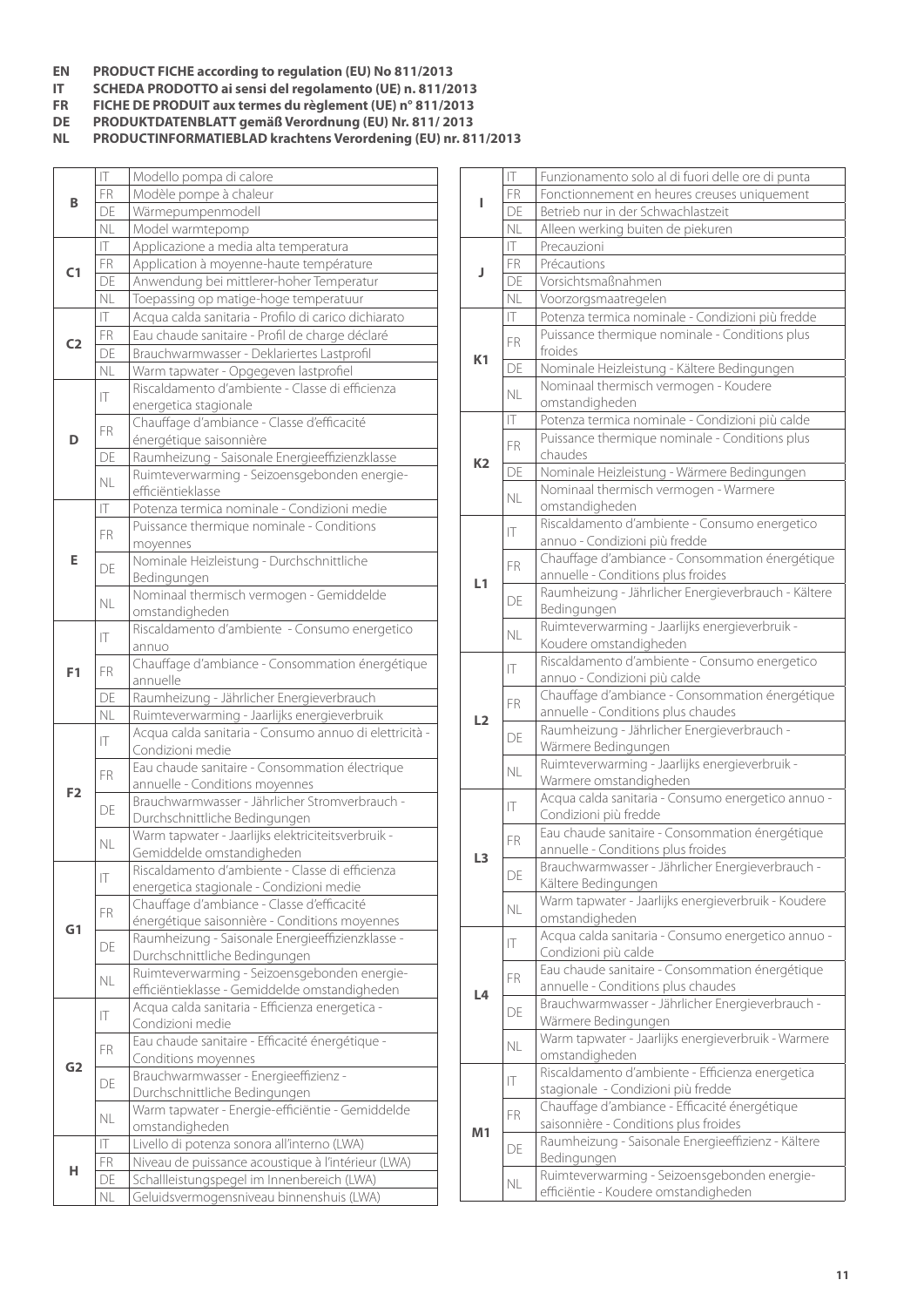|                         | IT                        | Riscaldamento d'ambiente - Efficienza energetica                        |
|-------------------------|---------------------------|-------------------------------------------------------------------------|
|                         |                           | stagionale - Condizioni più calde                                       |
|                         | <b>FR</b>                 | Chauffage d'ambiance - Efficacité énergétique                           |
| M2                      |                           | saisonnière - Conditions plus chaudes                                   |
|                         | DF                        | Raumheizung - Saisonale Energieeffizienz - Wärmere                      |
|                         |                           | Bedingungen                                                             |
|                         | NL                        | Ruimteverwarming - Seizoensgebonden energie-                            |
|                         |                           | efficiëntie - Warmere omstandigheden                                    |
|                         | IT                        | Acqua calda sanitaria - Efficienza energetica -                         |
| M <sub>3</sub>          |                           | Condizioni più calde<br>Eau chaude sanitaire - Efficacité énergétique - |
|                         | <b>FR</b>                 | Conditions plus chaudes                                                 |
|                         |                           | Brauchwarmwasser - Energieeffizienz - Wärmere                           |
|                         | DE                        | Bedingungen                                                             |
|                         |                           | Warm tapwater - Energie-efficiëntie - Warmere                           |
|                         | <b>NL</b>                 | omstandigheden                                                          |
|                         |                           | Acqua calda sanitaria - Efficienza energetica -                         |
|                         | IT                        | Condizioni più fredde                                                   |
|                         |                           | Eau chaude sanitaire - Efficacité énergétique -                         |
|                         | <b>FR</b>                 | Conditions plus froides                                                 |
| M4                      |                           | Brauchwarmwasser - Energieeffizienz - Kältere                           |
|                         | DE                        | Bedingungen                                                             |
|                         | NL                        | Warm tapwater - Energie-efficiëntie - Koudere                           |
|                         |                           | omstandigheden                                                          |
|                         | $\mathsf{I}$              | Livello di potenza sonora all'aperto (LWA)                              |
| N                       | <b>FR</b>                 | Niveau de puissance acoustique en plein air (LWA)                       |
|                         | DE                        | Schallleistungspegel im Freien (LWA)                                    |
|                         | <b>NL</b>                 | Geluidsvermogensniveau in openlucht (LWA)                               |
|                         |                           |                                                                         |
|                         | $ \top$                   |                                                                         |
|                         | FR                        | Pompa di calore aria/acqua<br>Pompe à chaleur air-eau                   |
| 1                       | DE                        | Luft/Wasser-Wärmepumpe                                                  |
|                         | <b>NL</b>                 | Warmtepomp lucht/water                                                  |
|                         | $ \top$                   | Pompa di calore acqua-acqua                                             |
|                         | FR                        | Pompe à chaleur air-air                                                 |
| 1.1                     | DE                        | Wasser/Wasser-Wärmepumpe                                                |
|                         | NL                        | Warmtepomp water/water                                                  |
|                         | $ \top$                   | Pompa di calore acqua glicolica                                         |
|                         | FR                        | Pompe à chaleur eau + glycol                                            |
| 1.2                     | DE                        | Glykol-Wärmepumpe                                                       |
|                         | NL                        | Warmtepomp glycolwater                                                  |
|                         | $ \top$                   | Pompa di calore a bassa temperatura                                     |
| 1.3                     | FR                        | Pompe à chaleur basse température                                       |
|                         | DE                        | Niedertemperatur-Wärmepumpe                                             |
|                         | NL                        | Warmtepomp op lage temperatuur                                          |
|                         | $\mathsf{I}\mathsf{T}$    | Con apparecchio di riscaldamento supplementare                          |
| $\overline{\mathbf{2}}$ | FR                        | Équipée d'un dispositif de chauffage d'apoint                           |
|                         | DE                        | Mit Zusatz-Heizgerät                                                    |
|                         | NL                        | Met extra verwarmingstoestel                                            |
|                         | $\mathsf{I} \mathsf{T}$   | Potenza termica nominale                                                |
| 3                       | FR                        | Puissance termique nominale                                             |
|                         | DE                        | Nennheizleistung                                                        |
|                         | <b>NL</b><br>$\mathsf{I}$ | Nominaal thermisch vermogen                                             |
|                         |                           | Consumo energetico annuale                                              |
| 4                       | FR<br>DE                  | Consommation annuelle d'électricité<br>Energieverbrauch pro Jahr        |

|    | IT.                     | Efficienza energetica stagionale in riscaldamento<br>d'ambiente                    |
|----|-------------------------|------------------------------------------------------------------------------------|
|    |                         |                                                                                    |
|    | FR.                     | Efficacité énergétique saisonnière pour le chouffage                               |
| 5  |                         | des locaux                                                                         |
|    | DE                      | Saisonale Energieeffizienz der Raumheizung                                         |
|    | <b>NL</b>               | Seizoensgebonden energie-efficiëntie bij                                           |
|    |                         | omgevingsverwarming                                                                |
|    | $\mathsf{I} \mathsf{T}$ | Livello potenza sonora, esterno                                                    |
| 6  | FR                      | Niveau de puisssance acoustique, à l'extérieur                                     |
|    | DE                      | Schallleistungspegel, außen                                                        |
|    | <b>NL</b>               | Geluidsvermogenniveau, buitenshuis                                                 |
|    |                         | Capacità dichiarata e coefficiente di performance                                  |
|    | IT                      | per il riscaldamento con condizioni interne a 20°C e                               |
|    |                         | temperatura esterna Tj                                                             |
|    |                         | Capacité déclarée et coefficient de performance pour                               |
|    | <b>FR</b>               | le chauffage at une température intérieure de 20°C et                              |
|    |                         | une température extérieure Tj                                                      |
| 7  |                         | Spezifizierte Leistung und Leistungszahl für                                       |
|    | DF                      | Heizbetrieb bei Innenraumtemperatur 20 °C und                                      |
|    |                         | Außentemperatur Tj                                                                 |
|    |                         | Aangegeven capaciteit en prestatiecoëfficiënt                                      |
|    | <b>NL</b>               | voor verwarming bij binnentemperatuur 20 °C en                                     |
|    |                         | buitentemperatuur Tj                                                               |
|    | IT                      | Condizioni climatiche                                                              |
| 8  | FR                      | Conditions climatique                                                              |
|    | DE                      | Klimatische Bedingungen                                                            |
|    | <b>NL</b>               | Weersomstandigheden                                                                |
|    | $ \top$                 | Temperatura di bivalenza                                                           |
|    | FR                      | Température bivalent                                                               |
| 9  | DE                      | Bivalenztemperatur                                                                 |
|    | NL                      |                                                                                    |
|    | $\mathsf{I}$            | Bivalentietemperatuur                                                              |
|    |                         | Temperatura limite operativa                                                       |
| 10 | FR<br>DE                | Température limite de functionnement                                               |
|    | <b>NL</b>               | Betriebsgrenztemperatur                                                            |
|    | $\mathsf{I}$            | Uiterste bedrijfstemperatuur<br>Temperatura limite per il riscaldamento dell'acqua |
|    |                         | Température maximale de fonctionnement pour                                        |
|    | <b>FR</b>               |                                                                                    |
| 11 |                         | chauffer l'eau                                                                     |
|    | DE                      | Grenztemperatur der Wassererwärmung                                                |
|    | DA                      | Temperaturgrænse for vandopvarmning                                                |
|    | NL                      | Grenstemperatuur voor waterverwarming                                              |
|    | IΤ                      | Capacità                                                                           |
| 12 | FR                      | Capacité                                                                           |
|    | DE                      | Leistung                                                                           |
|    | NL                      | Capaciteit                                                                         |
|    | $ \top$                 | Capacità Tj = temperatura limite operativa                                         |
| 13 | FR                      | Capacité Tj = température limite de functionnement                                 |
|    | DE                      | Leistung Tj = Betriebsgrenztemperatur                                              |
|    | NL                      | Capaciteit Tj = uiterste bedrijfstemperatuur                                       |
|    | IT                      | COP Tj = temperatura limite operativa                                              |
| 14 | FR                      | COPd Tj = température limite de functionnement                                     |
|    | DE                      | $COP$ Tj = Betriebsgrenztemperatur                                                 |
|    | NL                      | COP Tj = uiterste bedrijfstemperatuur                                              |
|    | $ \top$                 | Coefficiente di degradazione                                                       |
|    | <b>FR</b>               | Coefficient de dégradation                                                         |
| 15 | DE                      | Minderungsfaktor                                                                   |
|    | NL                      | Degradatiecoëfficiënt                                                              |
|    | IT                      | Consumo energetico in modi diversi dal modo attivo                                 |
|    | FR                      | Consommation d'énergie sous différents modes actifs                                |
| 16 | DE                      | Energieverbrauch sonstiger Betriebsmodi                                            |
|    | NL                      | Energieverbruik in andere modi dan actieve modus                                   |
|    |                         |                                                                                    |

**IT** (\*) Consultare il manuale di installazione

**FR** (\*) Consulter le manuel d'installation

**DE** (\*) Siehe Installationshandbuch

**DA** (\*) Se installationsvejledningen

**NL** (\*) De installatiehandleiding raadplegen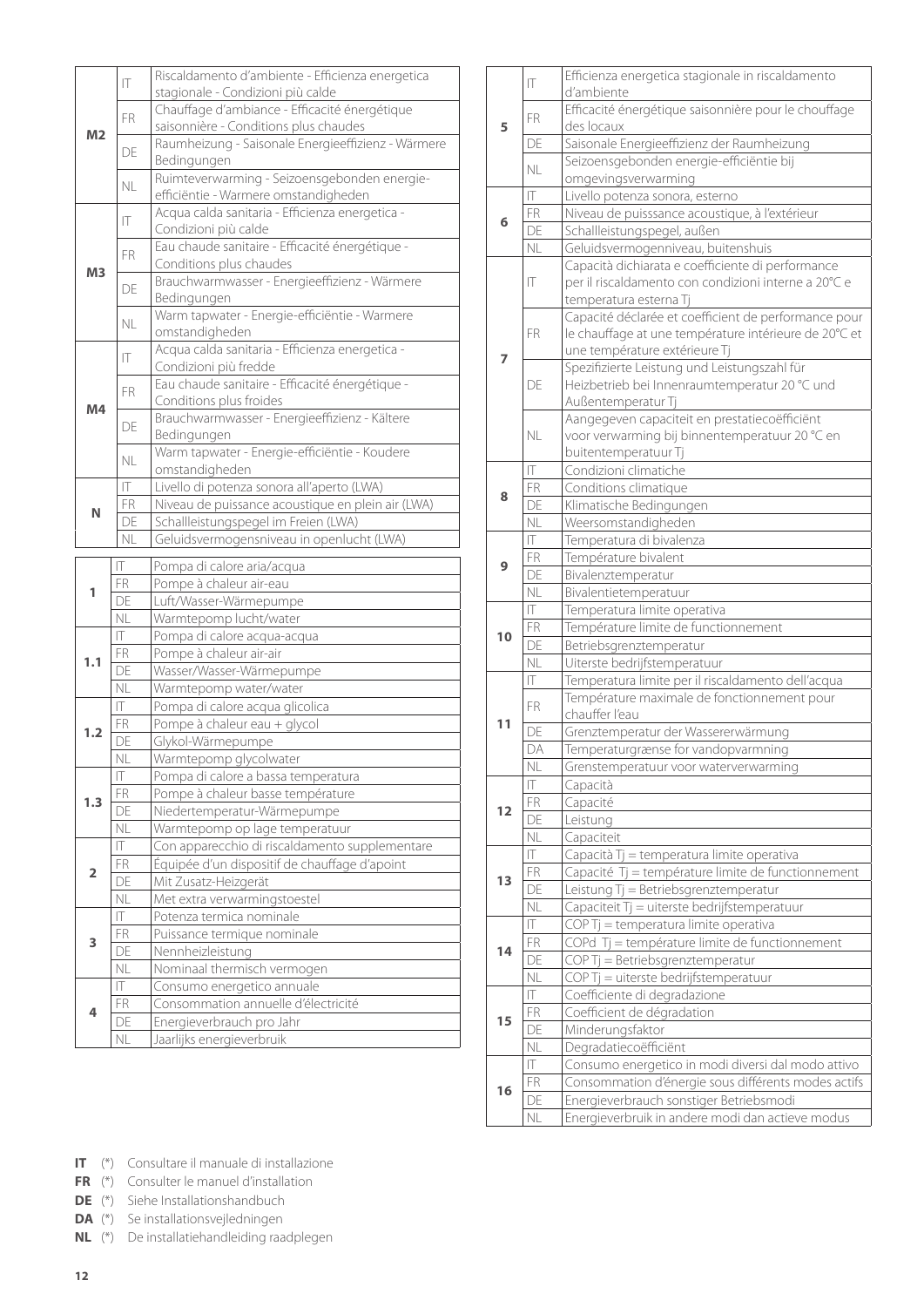|    | $\overline{\mathsf{T}}$ | Modo spento                                                                     |
|----|-------------------------|---------------------------------------------------------------------------------|
|    | FR                      | Mode arrêt                                                                      |
| 17 | DE                      | Gerät aus                                                                       |
|    | <b>NL</b>               | Modus Uit                                                                       |
|    | $ \top$                 | Modo termostato spento                                                          |
|    | FR                      | Mode arrêt par thermostat                                                       |
| 18 | DE                      | Temperaturregler aus                                                            |
|    | <b>NL</b>               | Modus Thermostaat uit                                                           |
|    | $\mathbb T$             | Modo stand-by                                                                   |
|    | <b>FR</b>               | Mode veille                                                                     |
| 19 | DE                      | Standby                                                                         |
|    | <b>NL</b>               | Modus stand-by                                                                  |
|    | $\mathsf{I}$            | Modo riscaldamento del carter                                                   |
|    | FR                      | Mode de chauffage de carter                                                     |
| 20 | DE                      | Vorwärmen des Kurbelgehäuses                                                    |
|    | <b>NL</b>               | Modus Carterverwarming                                                          |
|    | $\mathsf{I}$            | Apparecchio di riscaldamento supplementare                                      |
|    | FR                      | Dispositif de chauffage mixtes par pompe à chaleur                              |
| 21 | DF                      | Zusatz-Heizgerät                                                                |
|    | <b>NL</b>               | Extra verwarmingstoestel                                                        |
|    | IT                      | Potenza termica nominale                                                        |
|    | <b>FR</b>               |                                                                                 |
| 22 | DE                      | Puissance termique nominale                                                     |
|    | <b>NL</b>               | Nennheizleistung                                                                |
|    | $\mathsf{I} \mathsf{T}$ | Nominaal thermisch vermogen                                                     |
|    |                         | Tipo di alimentazione energetica                                                |
| 23 | FR                      | Type d'énergie utilisée                                                         |
|    | DE                      | Art der Energieversorgung                                                       |
|    | <b>NL</b>               | Type energietoevoer                                                             |
|    | IT                      | Per apparecchi di riscaldamento misti a pompa di                                |
|    |                         | calore                                                                          |
|    | FR.                     | Puor les dispositifs de chauffage mixtes par pompe à                            |
| 24 |                         | chaleur                                                                         |
|    | DE                      | Mit Wärmepumpe gekoppelte Heizgeräte                                            |
|    | <b>NL</b>               | Voor verwarmingstoestellen gecombineerd met                                     |
|    |                         | warmtepomp                                                                      |
|    | $\mathsf{I} \mathsf{T}$ | Profilo di carico dichiarato                                                    |
|    |                         |                                                                                 |
| 25 | FR                      | Profil de charge déclarée                                                       |
|    | DE                      | Spezifiziertes Lastprofil                                                       |
|    | <b>NL</b>               | Opgegeven lastprofiel                                                           |
|    | IT                      | Consumo giornaliero di energia elettrica                                        |
| 26 | FR                      | Consommation journaliére d'électricité                                          |
|    | DE                      | Stromverbrauch pro Tag                                                          |
|    | NL                      | Dagelijks elektriciteitsverbruik                                                |
|    | $\mathsf{I}$            | Consumo annuo di energia elettrica                                              |
| 27 | FR                      | Consommation annuelle d'électricité                                             |
|    | DE                      | Jahresstromverbrauch                                                            |
|    | <b>NL</b>               | Jaarlijks elektriciteitsverbruik                                                |
|    | $ \top$                 | Efficienza energetica in riscaldamento dell'acqua                               |
| 28 | FR                      | Efficacité énergétique pour le chauffage de l'eau                               |
|    | DE                      | Energieeffizienz der Wassererwärmung                                            |
|    | <b>NL</b>               | Energie-efficiëntie bij waterverwarming                                         |
|    | $ \top$                 | Altri elementi                                                                  |
|    | FR                      | Autres éléments                                                                 |
| 29 | DE                      | Sonstige Angaben                                                                |
|    | <b>NL</b>               | Andere elementen                                                                |
|    | $ \top\>$               | Controllo della capacità                                                        |
|    | FR                      | Régolation de la puissance                                                      |
| 30 | DE                      | Leistungsregelung                                                               |
|    | NL                      | Controle van de capaciteit                                                      |
|    | $ \top$                 | Controllo della capacità della temperatura di mandata                           |
|    | FR                      | Contrôle de la capacité de la température de départ                             |
| 31 | DE                      | Regelung der Vorlauftemperatur                                                  |
|    | NL                      |                                                                                 |
|    | $\mathsf{I}\mathsf{T}$  | Controle van de capaciteit van de afvoertemperatuur                             |
|    |                         | Controllo della capacità della portata d'acqua                                  |
| 32 | FR<br>DE                | Contrôle de la capacité du débit de l'eau<br>Regelung der Wasserdurchflussmenge |

|           |  |     | Dettagli di contatto. Nome e indirizzo del produttore |
|-----------|--|-----|-------------------------------------------------------|
|           |  |     | del suo rappresentante autorizzato                    |
| <b>FR</b> |  |     | Coordonnées de contact. Nom et adresse du fabricant   |
|           |  |     | ou de son représentant autorisé                       |
|           |  | DF. | Kontaktdetails. Name und Anschrift des Herstellers    |
|           |  |     | oder seines Bevollmächtigten                          |
|           |  |     | Contactgegevens. Naam en adres van de fabrikant of    |
|           |  |     | van diens gemachtigde vertegenwoordiger               |
|           |  | 33  | N <sub>1</sub>                                        |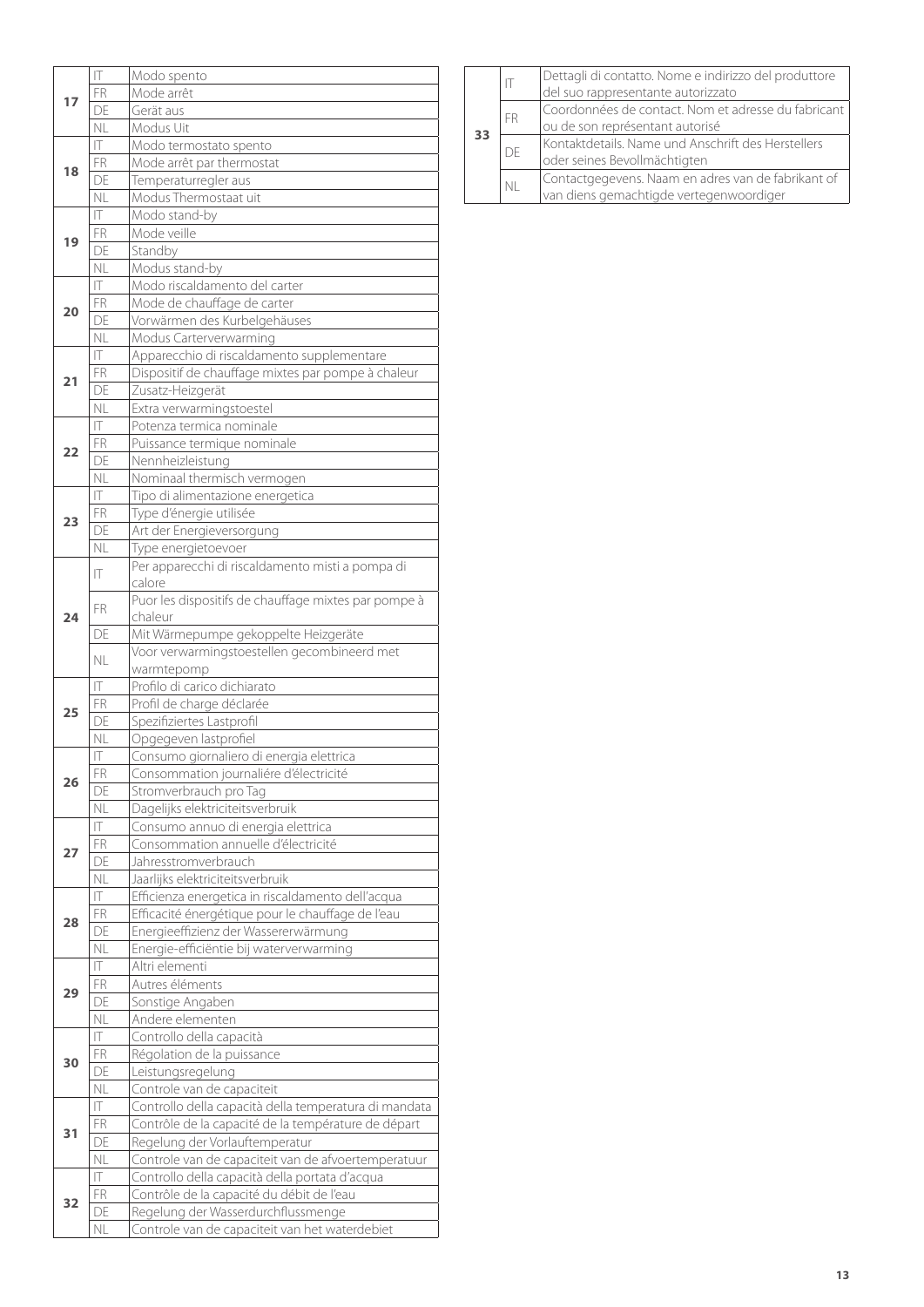# **EN EN16147 - TECNICAL DATA**

- **IDATI TECNICI EN16147**
- **FR DONNÉES TECHNIQUES EN16147**
- **DE DANE TECHNICZNE EN16147**
- **NL TECHNISCHE DATA EN16147**

#### **[EN] - Characteristics of COMPACT model**

| Tilted height (needed height to bring the IDU from horizontal to vertical position) | ml                 | 2,05 with pallet; 1,95 without pallet |
|-------------------------------------------------------------------------------------|--------------------|---------------------------------------|
| Storage tank volume                                                                 |                    | 180                                   |
| Max. tank temperature                                                               |                    | 90                                    |
| Max. operation pressure                                                             | [bar]              | 6                                     |
| Type of corrosion protection                                                        |                    | Magnesium anode+pro tech              |
|                                                                                     | inch               | Ø1"M                                  |
| Size and type of the tank connections                                               |                    | Ø3/4" F                               |
| Heat losses                                                                         | [kWh/24h]          | 1,2                                   |
| Thickness of insulation material                                                    | $\lceil mm \rceil$ | 35                                    |
| Type of insulation material                                                         |                    | Polyurethane HFO                      |
| Volume of the expansion vessel                                                      |                    | 8                                     |
| Pre-pressure of the expansion vessel                                                | [bar]              | 3,5                                   |

#### **[EN] - Domestic Hot Water (DHW) Performances - Load profile L (EN 16147)**

|                                                                 | <b>OUTDOOR UNIT</b>                  |      |                               |              |              |
|-----------------------------------------------------------------|--------------------------------------|------|-------------------------------|--------------|--------------|
|                                                                 | 3,5 kW                               | 5 kW | 8 kW                          | <b>12 kW</b> | <b>15 kW</b> |
| Tapping profile following EN16147                               |                                      |      |                               |              |              |
| DHW set point $(^{\circ}C)$                                     | 53                                   | 53   | 52                            | 51           | 51           |
| Heat Pump function mode                                         | Alternate                            |      |                               |              |              |
| Nominal storage capacity (liters)                               | 180                                  |      |                               |              |              |
| DHW performance certified with or without electrical resistance |                                      |      | Without electrical resistance |              |              |
| Heating up time (th)                                            | 01:55<br>01:31<br>00:55<br>01:03     |      |                               | 00:50        |              |
| Stand-by power input (Pes) (W)                                  | 38                                   | 38   | 38                            | 38           | 38           |
| Coefficient of performance (СОРрнw)                             | 3,10<br>3,10<br>3.10<br>3.10<br>3,10 |      |                               |              |              |
| Reference hot water temperature (θwH) (°C)                      | 52,5                                 | 52,5 | 52,5                          | 52,5         | 52,5         |
| Maximum quantity of usable hot water (VMAX) (I)                 | 233                                  | 233  | 233                           | 233          | 233          |

#### **[EN] - Domestic Hot Water (DHW) Performances - Load profile XL (EN 16147)**

| [EN] - Domestic Hot Water (DHW) Performances - Load profile XL (EN 16147) |                                      |           |                               |              |              |
|---------------------------------------------------------------------------|--------------------------------------|-----------|-------------------------------|--------------|--------------|
|                                                                           | <b>OUTDOOR UNIT</b>                  |           |                               |              |              |
|                                                                           | 3,5 kW                               | 5 kW      | 8 kW                          | <b>12 kW</b> | <b>15 kW</b> |
| Tapping profile following EN16147                                         | <b>XL</b>                            | <b>XL</b> | <b>XL</b>                     | <b>XL</b>    | <b>XL</b>    |
| DHW set point $(°C)$                                                      | 57                                   | 57        | 56                            | 53           | 53           |
| Heat Pump function mode                                                   | Alternate                            |           |                               |              |              |
| Nominal storage capacity (liters)                                         |                                      |           | 180                           |              |              |
| DHW performance certified with or without electrical resistance           |                                      |           | Without electrical resistance |              |              |
| Heating up time (th)                                                      | 02:17                                | 01:48     | 01:13                         | 00:56        | 00:47        |
| Stand-by power input (Pes) (W)                                            | 50                                   | 50        | 58                            | 57           | 57           |
| Coefficient of performance (СОРDНW)                                       | 3.15<br>3,00<br>3.15<br>3.01<br>3.00 |           |                               |              |              |
| Reference hot water temperature (OWH) (°C)                                | 52                                   | 52        | 51,7                          | 50.8         | 50,8         |
| Maximum quantity of usable hot water (VMAX) (I)                           | 221                                  | 221       | 220                           | 216          | 216          |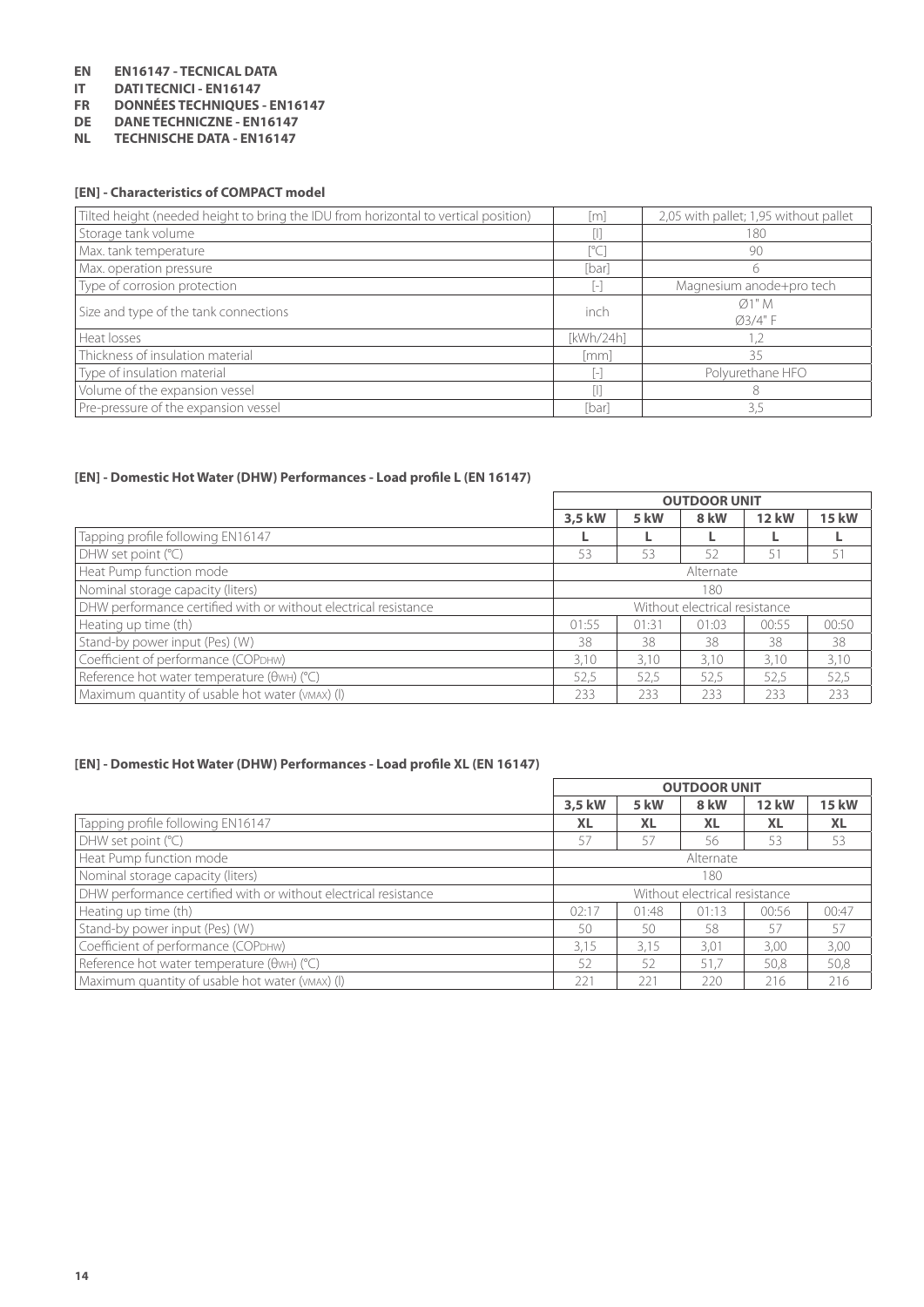#### **[EN] - Characteristics of FLEX model**

| Tilted height (needed height to bring the IDU from horizontal to vertical position) | [m]       | 1,45 with pallet; 1,33 without pallet |
|-------------------------------------------------------------------------------------|-----------|---------------------------------------|
| Storage tank volume                                                                 |           | 190                                   |
| Max. tank temperature                                                               |           | 90                                    |
| Max. operation pressure                                                             | [bar]     |                                       |
| Type of corrosion protection                                                        |           | Magnesium anode+pro tech              |
|                                                                                     |           | Ø1''G M                               |
| Size and type of the tank connections                                               | inch      | Ø1''G F                               |
|                                                                                     |           | Ø3/4"G F                              |
| Heat losses                                                                         | [kWh/24h] | 1.28                                  |
| Thickness of insulation material                                                    | [mm]      | 75                                    |
| Type of insulation material                                                         |           | Polyurethane HFO                      |

#### **[EN] - Domestic Hot Water (DHW) Performances - Load profile L (EN 16147)**

|                                                                 | <b>OUTDOOR UNIT</b>                       |      |      |              |              |
|-----------------------------------------------------------------|-------------------------------------------|------|------|--------------|--------------|
|                                                                 | 3,5 kW                                    | 5 kW | 8 kW | <b>12 kW</b> | <b>15 kW</b> |
| Tapping profile following EN16147                               |                                           |      |      |              |              |
| DHW set point $(°C)$                                            | 53                                        | 53   | 53   | 53           | 53           |
| Heat Pump function mode                                         | Alternate                                 |      |      |              |              |
| Nominal storage capacity (liters)                               | 190                                       |      |      |              |              |
| DHW performance certified with or without electrical resistance | Without electrical resistance             |      |      |              |              |
| Heating up time (th)                                            | 00:51<br>01:52<br>02:20<br>01:15<br>01:01 |      |      |              |              |
| Stand-by power input (Pes) (W)                                  | 32                                        | 32   | 36   | 37           | 37           |
| Coefficient of performance (СОРDНW)                             | 3,2<br>3,3<br>3,3<br>3.2<br>3.3           |      |      |              |              |
| Reference hot water temperature (OWH) (°C)                      | 53                                        | 53   | 53   | 53           | 53           |
| Maximum quantity of usable hot water (VMAX) (I)                 | 244                                       | 244  | 256  | 256          | 256          |

#### **[EN] - Domestic Hot Water (DHW) Performances - Load profile XL (EN 16147)**

|                                                                 | <b>OUTDOOR UNIT</b>                  |           |                               |              |              |
|-----------------------------------------------------------------|--------------------------------------|-----------|-------------------------------|--------------|--------------|
|                                                                 | 3,5 kW                               | 5 kW      | 8 kW                          | <b>12 kW</b> | <b>15 kW</b> |
| Tapping profile following EN16147                               | <b>XL</b>                            | <b>XL</b> | <b>XL</b>                     | <b>XL</b>    | <b>XL</b>    |
| DHW set point (°C)                                              | 55                                   | 55        | 55                            | 55           | 55           |
| Heat Pump function mode                                         | Alternate                            |           |                               |              |              |
| Nominal storage capacity (liters)                               | 190                                  |           |                               |              |              |
| DHW performance certified with or without electrical resistance |                                      |           | Without electrical resistance |              |              |
| Heating up time (th)                                            | 02:37                                | 02:05     | 01:15                         | 01:04        | 00:53        |
| Stand-by power input (Pes) (W)                                  | 35                                   | 35        | 38                            | 40           | 40           |
| Coefficient of performance (COPDHW)                             | 3,33<br>3.33<br>3.33<br>3,33<br>3.18 |           |                               |              |              |
| Reference hot water temperature ( $\theta$ wH) ( $\degree$ C)   | 53                                   | 53        | 52                            | 51           | 51           |
| Maximum quantity of usable hot water (VMAX) (I)                 | 250                                  | 250       | 250                           | 240          | 240          |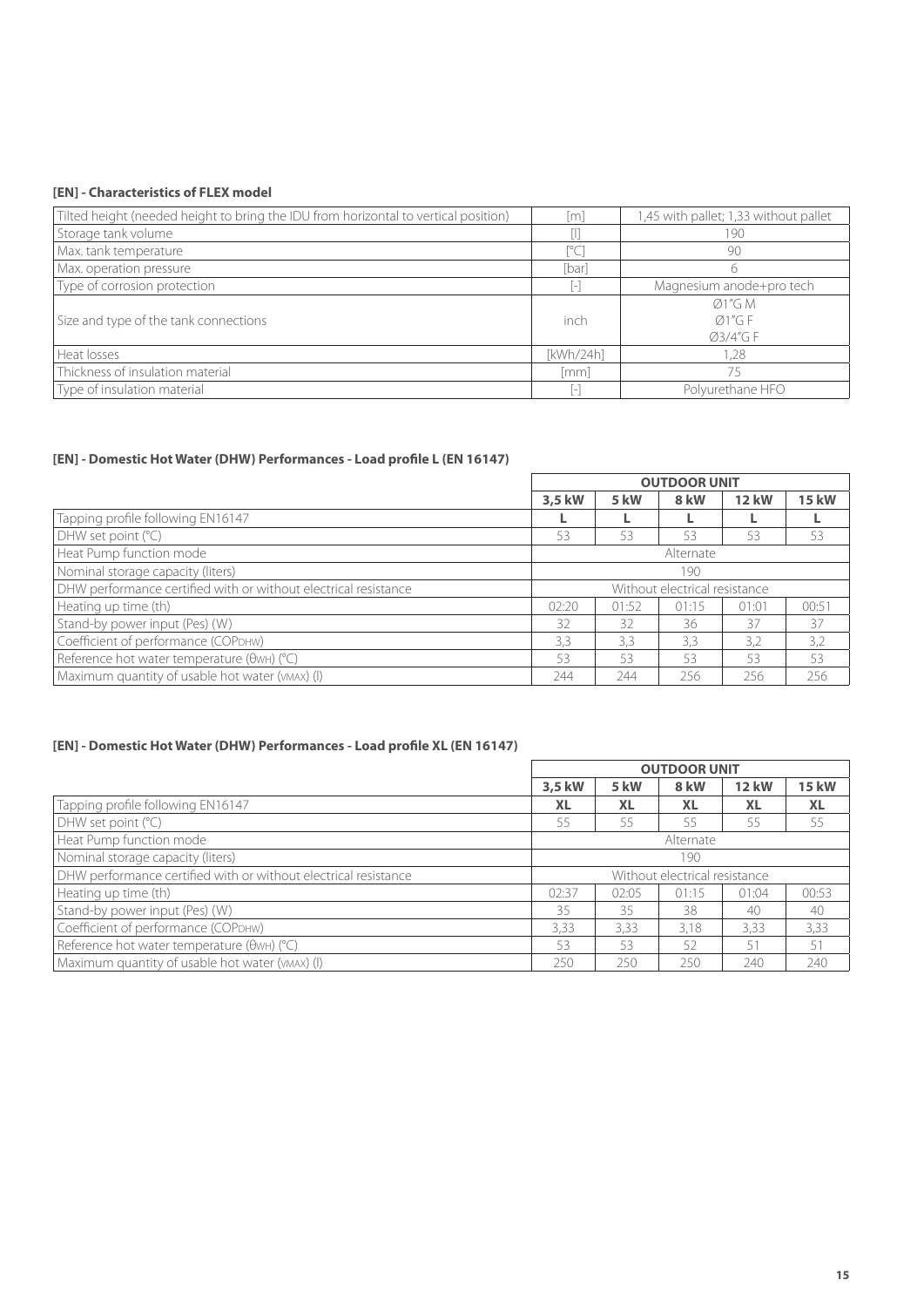#### **[IT] - Caratteristiche del modello COMPACT**

| Altezza del pezzo inclinato (altezza necessaria per portare la IDU dalla posizione<br>orizzontale a quella verticale) | $\lceil m \rceil$  | 2,05 con il pallet; 1,95 senza pallet |
|-----------------------------------------------------------------------------------------------------------------------|--------------------|---------------------------------------|
| Volume del bollitore                                                                                                  |                    | 180                                   |
| Massima Temperatura del bollitore                                                                                     | r°Ci               | 90                                    |
| Massimo pressione di lavoro                                                                                           | [bar]              | 6                                     |
| Tipo di protezione alla corrosione                                                                                    |                    | Anodo di magnesio + pro-tech          |
| Dimensioni e tipo di connessioni del bollitore                                                                        | inch               | Ø1"M<br>Ø3/4"F                        |
| Perdite di calore                                                                                                     | [kWh/24h]          | 1.2                                   |
| Spessore del materiale isolante                                                                                       | $\lceil mm \rceil$ | 35                                    |
| Tipo di materiale isolante                                                                                            |                    | Poliuretano                           |
| Volume del vaso d'espansione                                                                                          |                    | 8                                     |
| Pre-pressurizzazione vaso di espansione o pressione di precarico vaso d'espansione                                    | [bar]              | 3,5                                   |

#### **[IT] - Prestazioni acqua calda sanitaria (ACS) - Load profile L (EN 16147)**

|                                                                 | <b>UNITÀ ESTERNA</b>                 |      |                             |              |              |
|-----------------------------------------------------------------|--------------------------------------|------|-----------------------------|--------------|--------------|
|                                                                 | 3,5 kW                               | 5 kW | 8 kW                        | <b>12 kW</b> | <b>15 kW</b> |
| Profilo di riempimento secondo EN16147                          |                                      |      |                             |              |              |
| Temperatura program. acqua calda sanitaria (°C)                 | 53                                   | 53   | 52                          | 51           | 51           |
| Tipo di funzionamento della Pompa di Calore                     | Alternativo                          |      |                             |              |              |
| Volume nominale di stoccaggio (litri)                           | 180                                  |      |                             |              |              |
| Certificazione performance ACS con o senza resistenza elettrica |                                      |      | Senza resistenze elettriche |              |              |
| Tempo di messa in temperatura (th)                              | 01:55<br>01:31<br>01:03<br>00:55     |      |                             |              | 00:50        |
| Potenza di riserva (Pes) (W)                                    | 38<br>38<br>38<br>38<br>38           |      |                             |              |              |
| Coefficiente di prestazione (СОРрнw)                            | 3,10<br>3.10<br>3,10<br>3.10<br>3,10 |      |                             |              |              |
| Temperatura di riferimento acqua calda (θwH) (°C)               | 52,5                                 | 52.5 | 52,5                        | 52,5         | 52,5         |
| Volume massimo acqua calda disponibile (VMAX) (litri)           | 233                                  | 233  | 233                         | 233          | 233          |

## **[IT] - Prestazioni acqua calda sanitaria (ACS) - Load profile XL (EN 16147)**

|                                                                 | <b>UNITÀ ESTERNA</b>                 |           |                             |              |              |
|-----------------------------------------------------------------|--------------------------------------|-----------|-----------------------------|--------------|--------------|
|                                                                 | 3.5 kW                               | 5 kW      | 8 kW                        | <b>12 kW</b> | <b>15 kW</b> |
| Profilo di riempimento secondo EN16147                          | <b>XL</b>                            | <b>XL</b> | <b>XL</b>                   | <b>XL</b>    | <b>XL</b>    |
| Temperatura program. acqua calda sanitaria (°C)                 | 57                                   | 57        | 56                          | 53           | 53           |
| Tipo di funzionamento della Pompa di Calore                     | Alternativo                          |           |                             |              |              |
| Volume nominale di stoccaggio (litri)                           | 180                                  |           |                             |              |              |
| Certificazione performance ACS con o senza resistenza elettrica |                                      |           | Senza resistenze elettriche |              |              |
| Tempo di messa in temperatura (th)                              | 02:17<br>01:48<br>01:13<br>00:56     |           |                             |              | 00:47        |
| Potenza di riserva (Pes) (W)                                    | 57<br>58<br>50<br>50<br>57           |           |                             |              |              |
| Coefficiente di prestazione (COPDHW)                            | 3,00<br>3.15<br>3.15<br>3,01<br>3,00 |           |                             |              |              |
| Temperatura di riferimento acqua calda (θwH) (°C)               | 52                                   | 52        | 51.7                        | 50.8         | 50,8         |
| Volume massimo acqua calda disponibile (VMAX) (litri)           | 221                                  | 221       | 220                         | 216          | 216          |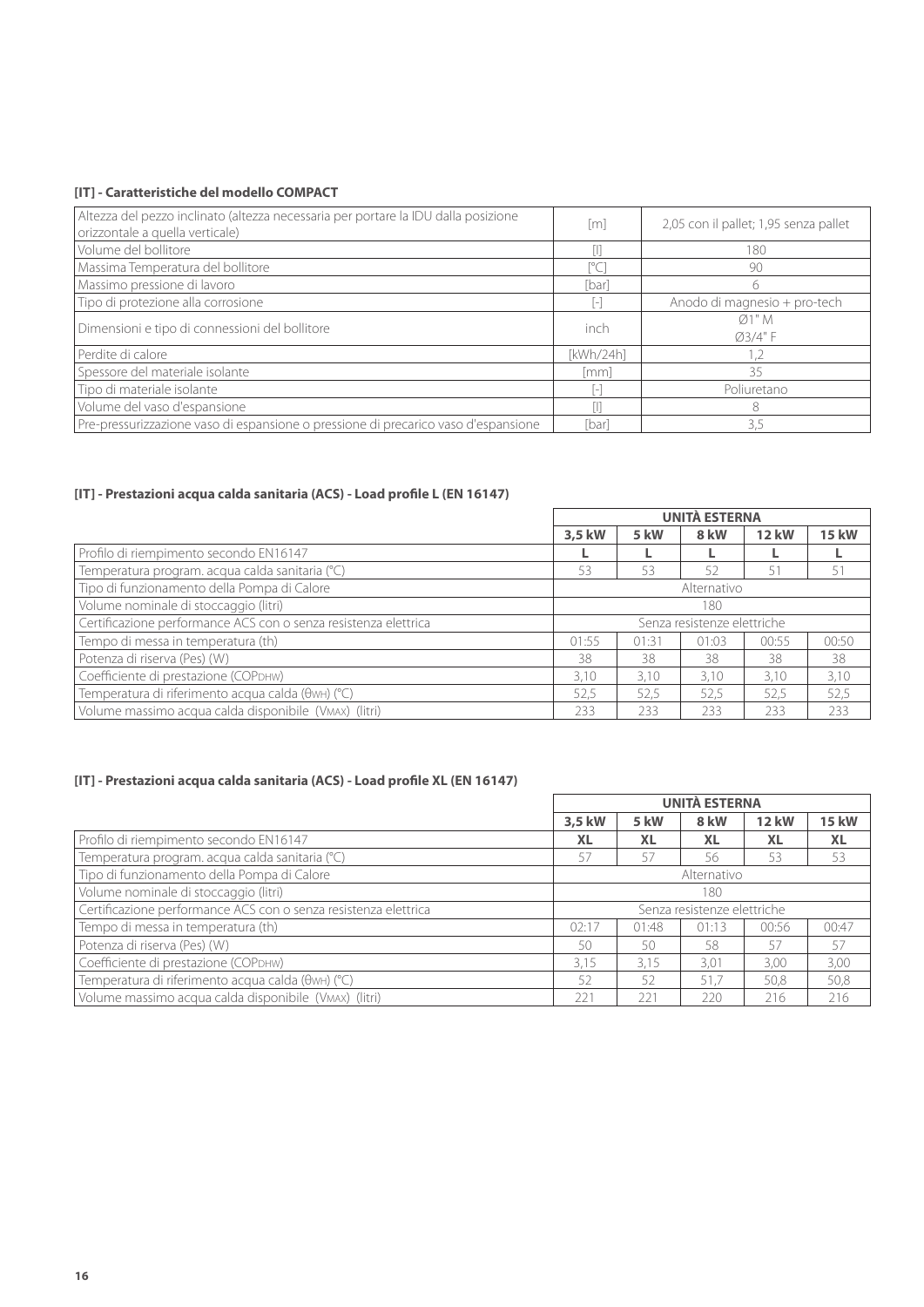#### **[IT] - Caratteristiche del modello FLEX**

| Altezza del pezzo inclinato (altezza necessaria per portare la IDU dalla posizione<br>orizzontale a quella verticale) | [m]       | 1,45 con il pallet; 1,33 senza pallet    |
|-----------------------------------------------------------------------------------------------------------------------|-----------|------------------------------------------|
| Volume del bollitore                                                                                                  |           | 190                                      |
| Massima Temperatura del bollitore                                                                                     |           | 90                                       |
| Massimo pressione di lavoro                                                                                           | [bar]     | 6                                        |
| Tipo di protezione alla corrosione                                                                                    |           | Anodo di magnesio + pro-tech             |
| Dimensioni e tipo di connessioni del bollitore                                                                        | inch      | $\emptyset$ 1"G M<br>Ø1''G F<br>Ø3/4"G F |
| Perdite di calore                                                                                                     | [kWh/24h] | 1.28                                     |
| Spessore del materiale isolante                                                                                       | [mm]      | 75                                       |
| Tipo di materiale isolante                                                                                            |           | Poliuretano                              |

#### **[IT] - Prestazioni acqua calda sanitaria (ACS) - Load profile L (EN 16147)**

|                                                                 | <b>UNITÀ ESTERNA</b> |       |                             |              |              |
|-----------------------------------------------------------------|----------------------|-------|-----------------------------|--------------|--------------|
|                                                                 | 3.5 kW               | 5 kW  | 8 kW                        | <b>12 kW</b> | <b>15 kW</b> |
| Profilo di riempimento secondo EN16147                          |                      |       |                             |              |              |
| Temperatura program. acqua calda sanitaria (°C)                 | 53                   | 53    | 53                          | 53           | 53           |
| Tipo di funzionamento della Pompa di Calore                     | Alternativo          |       |                             |              |              |
| Volume nominale di stoccaggio (litri)                           | 190                  |       |                             |              |              |
| Certificazione performance ACS con o senza resistenza elettrica |                      |       | Senza resistenze elettriche |              |              |
| Tempo di messa in temperatura (th)                              | 02:20                | 01:52 | 01:15                       | 01:01        | 00:51        |
| Potenza di riserva (Pes) (W)                                    | 32                   | 32    | 36                          | 37           | 37           |
| Coefficiente di prestazione (СОРDНW)                            | 3,3                  | 3,3   | 3,3                         | 3,2          | 3,2          |
| Temperatura di riferimento acqua calda (θwH) (°C)               | 53                   | 53    | 53                          | 53           | 53           |
| Volume massimo acqua calda disponibile (VMAX) (litri)           | 244                  | 244   | 256                         | 256          | 256          |

## **[IT] - Prestazioni acqua calda sanitaria (ACS) - Load profile XL (EN 16147)**

|                                                                 | <b>UNITÀ ESTERNA</b> |           |                             |              |              |
|-----------------------------------------------------------------|----------------------|-----------|-----------------------------|--------------|--------------|
|                                                                 | 3.5 kW               | 5 kW      | 8 kW                        | <b>12 kW</b> | <b>15 kW</b> |
| Profilo di riempimento secondo EN16147                          | <b>XL</b>            | <b>XL</b> | <b>XL</b>                   | <b>XL</b>    | <b>XL</b>    |
| Temperatura program. acqua calda sanitaria (°C)                 | 55                   | 55        | 55                          | 55           | 55           |
| Tipo di funzionamento della Pompa di Calore                     | Alternativo          |           |                             |              |              |
| Volume nominale di stoccaggio (litri)                           | 190                  |           |                             |              |              |
| Certificazione performance ACS con o senza resistenza elettrica |                      |           | Senza resistenze elettriche |              |              |
| Tempo di messa in temperatura (th)                              | 02:37                | 02:05     | 01:15                       | 01:04        | 00:53        |
| Potenza di riserva (Pes) (W)                                    | 35                   | 35        | 38                          | 40           | 40           |
| Coefficiente di prestazione (СОРрнw)                            | 3.33                 | 3.33      | 3.18                        | 3.33         | 3,33         |
| Temperatura di riferimento acqua calda (θwH) (°C)               | 53                   | 53        | 52                          | 51           | 51           |
| Volume massimo acqua calda disponibile (VMAX) (litri)           | 250                  | 250       | 250                         | 240          | 240          |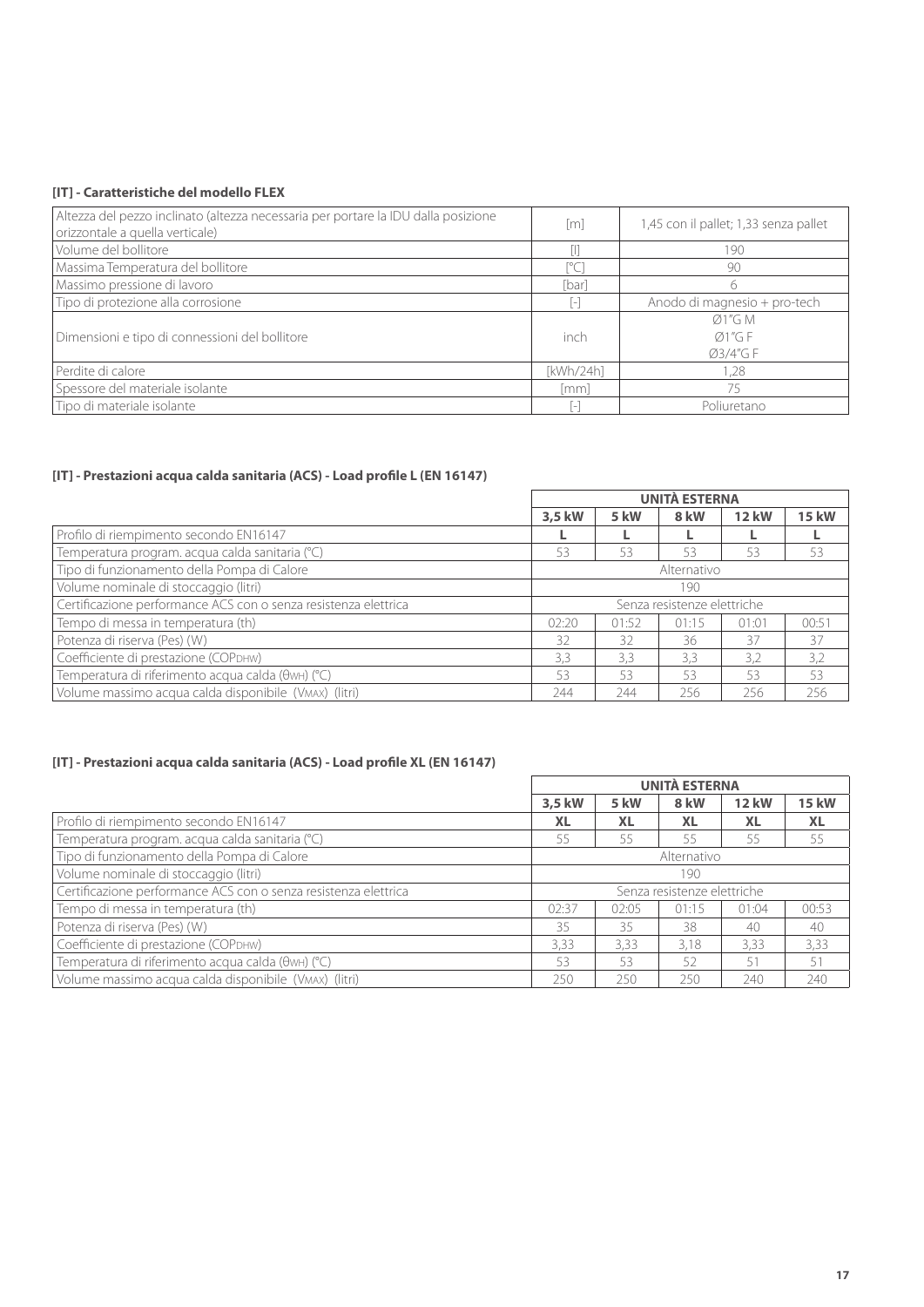## **[FR] - Caractéristiques du modèle COMPACT**

| Hauteur de la pièce inclinée (nécessaire pour amener l'IDU de l'horizontale à la<br>position verticale) | [m]           | 2,05 avec la palette; 1,95 sans la palette |
|---------------------------------------------------------------------------------------------------------|---------------|--------------------------------------------|
| Volume de la bouilloire                                                                                 |               | 180                                        |
| Température maximale de la bouilloire                                                                   | $[^{\circ}C]$ | 90                                         |
| Pression de service maximale                                                                            | [bar]         | 6                                          |
| Type de protection contre la corrosion                                                                  |               | anode en magnésium + pro-tech              |
| Taille et type de connexions Ballon                                                                     | inch          | Ø1"M<br>Ø3/4" F                            |
| Pertes de chaleur                                                                                       | [kWh/24h]     | 1,2                                        |
| Épaisseur du matériau isolant                                                                           | [mm]          | 35                                         |
| Type de matériau isolant                                                                                |               | Polyurethan                                |
| Volume du vase d'expansion                                                                              |               | 8                                          |
| Pression pré-charge du vase d'expansion                                                                 | [bar]         | 3,5                                        |

#### **[FR] - Performances eau chaude sanitaire (ECS) - Load profile L (EN 16147)**

|                                                          | UNITÉ EXTÉRIEURE |       |                            |              |              |
|----------------------------------------------------------|------------------|-------|----------------------------|--------------|--------------|
|                                                          | 3,5 kW           | 5 kW  | 8 kW                       | <b>12 kW</b> | <b>15 kW</b> |
| Cycle de soutirage selon EN16147                         |                  |       |                            |              |              |
| Consigne de température (°C)                             | 53               | 53    | 52                         | 51           | 51           |
| Type de fonctionnement de la PAC                         | Alterné          |       |                            |              |              |
| Volume nominal de stockage (litres)                      | 180              |       |                            |              |              |
| Performance ECS certifié avec ou sans appoint électrique |                  |       | Sans résistance électrique |              |              |
| Durée de mise en température (th)                        | 01:55            | 01:31 | 01:03                      | 00:55        | 00:50        |
| Puissance de réserve (Pes) (W)                           | 38               | 38    | 38                         | 38           | 38           |
| Coefficient de performance (СОРDНW)                      | 3.10             | 3.10  | 3.10                       | 3,10         | 3,10         |
| Température d'eau chaude de référence (θwн) (°C)         | 52,5             | 52,5  | 52,5                       | 52,5         | 52,5         |
| Volume maximum d'eau chaude utilisable (VMAX) (litres)   | 233              | 233   | 233                        | 233          | 233          |

#### **[FR] - Performances eau chaude sanitaire (ECS) - Load profile XL (EN 16147)**

|                                                          | <b>UNITÉ EXTÉRIEURE</b> |           |                            |              |              |
|----------------------------------------------------------|-------------------------|-----------|----------------------------|--------------|--------------|
|                                                          | 3,5 kW                  | 5 kW      | 8 kW                       | <b>12 kW</b> | <b>15 kW</b> |
| Cycle de soutirage selon EN16147                         | <b>XL</b>               | <b>XL</b> | <b>XL</b>                  | <b>XL</b>    | <b>XL</b>    |
| Consigne de température (°C)                             | 57                      | 57        | 56                         | 53           | 53           |
| Type de fonctionnement de la PAC                         | Alterné                 |           |                            |              |              |
| Volume nominal de stockage (litres)                      | 180                     |           |                            |              |              |
| Performance ECS certifié avec ou sans appoint électrique |                         |           | Sans résistance électrique |              |              |
| Durée de mise en température (th)                        | 02:17                   | 01:48     | 01:13                      | 00:56        | 00:47        |
| Puissance de réserve (Pes) (W)                           | 50                      | 50        | 58                         | 57           | 57           |
| Coefficient de performance (COPDHW)                      | 3,15                    | 3.15      | 3,01                       | 3,00         | 3,00         |
| Température d'eau chaude de référence (θwн) (°C)         | 52                      | 52        | 51,7                       | 50.8         | 50,8         |
| Volume maximum d'eau chaude utilisable (VMAX) (litres)   | 221                     | 221       | 220                        | 216          | 216          |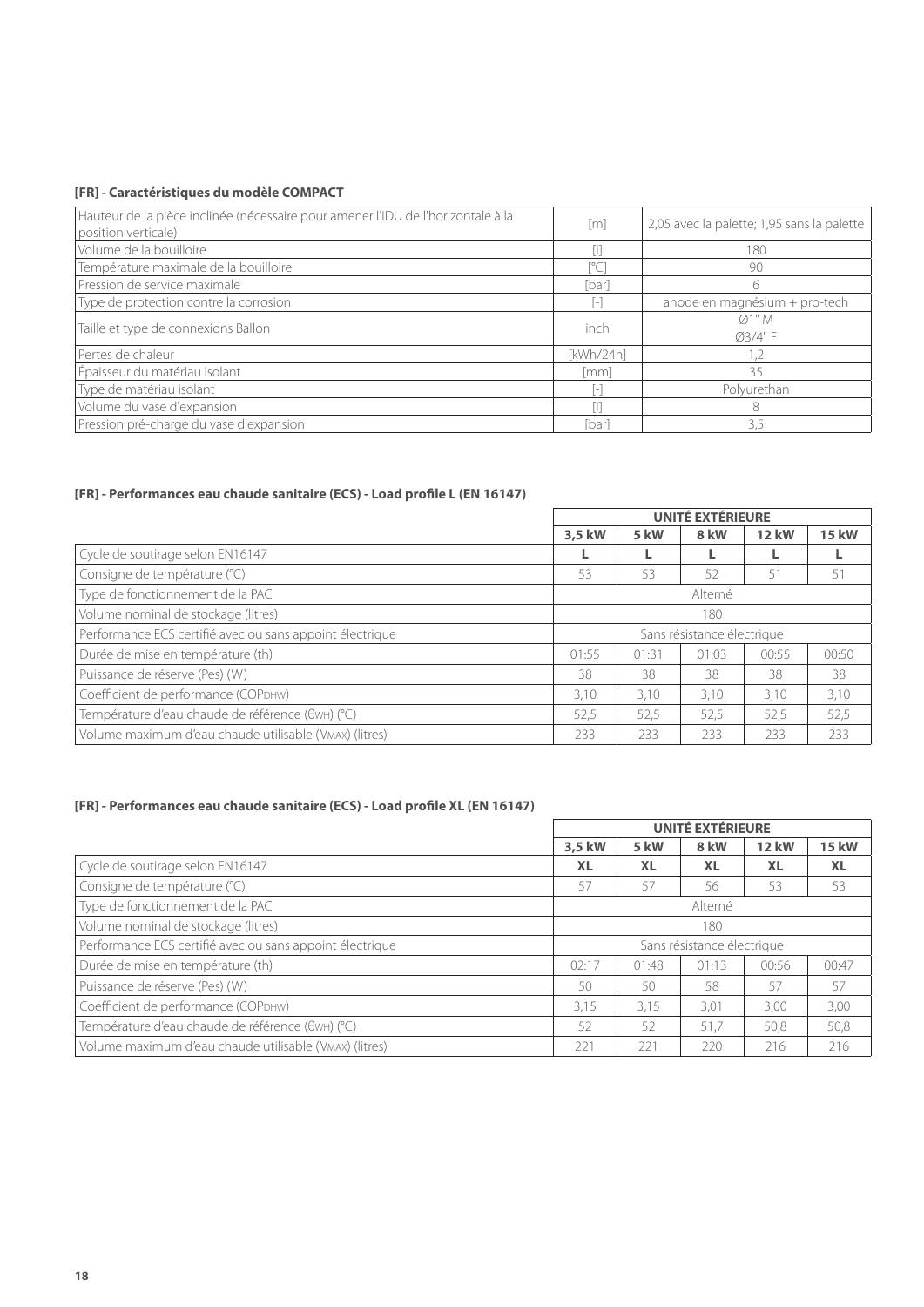## **[FR] - Caractéristiques du modèle FLEX**

| Hauteur de la pièce inclinée (nécessaire pour amener l'IDU de l'horizontale à la<br>position verticale) | $\lceil m \rceil$  | 1,45 avec la palette; 1,33 sans la palette |
|---------------------------------------------------------------------------------------------------------|--------------------|--------------------------------------------|
| Volume de la bouilloire                                                                                 |                    | 190                                        |
| Température maximale de la bouilloire                                                                   | $\lceil^{\circ}$ C | 90                                         |
| Pression de service maximale                                                                            | [bar]              | 6                                          |
| Type de protection contre la corrosion                                                                  |                    | anode en magnésium + pro-tech              |
| Taille et type de connexions Ballon                                                                     | inch               | $\emptyset$ 1"G M<br>Ø1''G F<br>Ø3/4"G F   |
| Pertes de chaleur                                                                                       | [kWh/24h]          | 1,28                                       |
| Épaisseur du matériau isolant                                                                           | [mm]               | 75                                         |
| Type de matériau isolant                                                                                |                    | Polyurethan                                |

## **[FR] - Performances eau chaude sanitaire (ECS) - Load profile L (EN 16147)**

|                                                          | <b>UNITÉ EXTÉRIEURE</b> |       |                            |              |              |
|----------------------------------------------------------|-------------------------|-------|----------------------------|--------------|--------------|
|                                                          | 3,5 kW                  | 5 kW  | 8 kW                       | <b>12 kW</b> | <b>15 kW</b> |
| Cycle de soutirage selon EN16147                         |                         |       |                            |              |              |
| Consigne de température (°C)                             | 53                      | 53    | 53                         | 53           | 53           |
| Type de fonctionnement de la PAC                         | Alterné                 |       |                            |              |              |
| Volume nominal de stockage (litres)                      | 190                     |       |                            |              |              |
| Performance ECS certifié avec ou sans appoint électrique |                         |       | Sans résistance électrique |              |              |
| Durée de mise en température (th)                        | 02:20                   | 01:52 | 01:15                      | 01:01        | 00:51        |
| Puissance de réserve (Pes) (W)                           | 32                      | 32    | 36                         | 37           | 37           |
| Coefficient de performance (COPDHW)                      | 3,3                     | 3,3   | 3,3                        | 3,2          | 3,2          |
| Température d'eau chaude de référence (θwH) (°C)         | 53                      | 53    | 53                         | 53           | 53           |
| Volume maximum d'eau chaude utilisable (VMAX) (litres)   | 244                     | 244   | 256                        | 256          | 256          |

## **[FR] - Performances eau chaude sanitaire (ECS) - Load profile XL (EN 16147)**

|                                                          | <b>UNITÉ EXTÉRIEURE</b> |           |                            |              |              |
|----------------------------------------------------------|-------------------------|-----------|----------------------------|--------------|--------------|
|                                                          | 3,5 kW                  | 5 kW      | 8 kW                       | <b>12 kW</b> | <b>15 kW</b> |
| Cycle de soutirage selon EN16147                         | <b>XL</b>               | <b>XL</b> | <b>XL</b>                  | <b>XL</b>    | <b>XL</b>    |
| Consigne de température (°C)                             | 55                      | 55        | 55                         | 55           | 55           |
| Type de fonctionnement de la PAC                         | Alterné                 |           |                            |              |              |
| Volume nominal de stockage (litres)                      | 190                     |           |                            |              |              |
| Performance ECS certifié avec ou sans appoint électrique |                         |           | Sans résistance électrique |              |              |
| Durée de mise en température (th)                        | 02:37                   | 02:05     | 01:15                      | 01:04        | 00:53        |
| Puissance de réserve (Pes) (W)                           | 35                      | 35        | 38                         | 40           | 40           |
| Coefficient de performance (COPDHW)                      | 3,33                    | 3.33      | 3.18                       | 3.33         | 3,33         |
| Température d'eau chaude de référence (θwH) (°C)         | 53                      | 53        | 52                         | 51           | 51           |
| Volume maximum d'eau chaude utilisable (VMAX) (litres)   | 250                     | 250       | 250                        | 240          | 240          |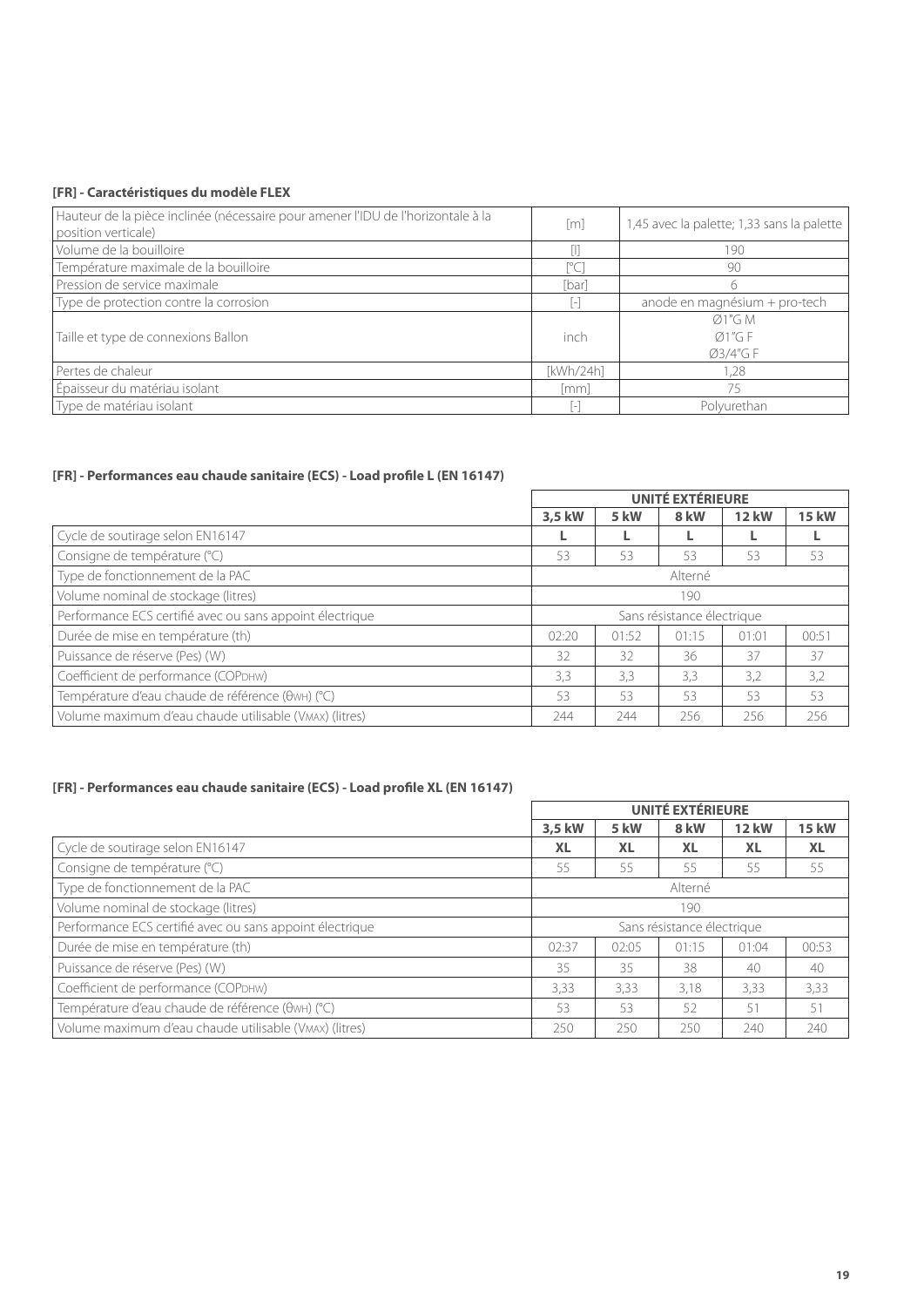#### **[DE] - Technische Daten des Modells COMPACT**

| Höhe des gekippten Geräts<br>(erforderliche Höhe, um das Innengerät aus der Horizontalen in die Vertikale zu<br>kippen) | $\lceil m \rceil$ | 2,05 mit Palette; 1,95 ohne |
|-------------------------------------------------------------------------------------------------------------------------|-------------------|-----------------------------|
| Volumen des Warmwasserbereiters                                                                                         |                   | 180                         |
| Höchsttemperatur des Warmwasserbereiters                                                                                |                   | 90                          |
| Maximaler Betriebsdruck                                                                                                 | [bar]             | 6                           |
| Ausführung des Korrosionsschutzes                                                                                       |                   | Magnesiumanode + Pro-Tech   |
| Abmessungen und Typ der Anschlüsse am Warmwasserbereiter                                                                | zoll              | Ø1" M<br>Ø3/4" F            |
| Wärmeverluste                                                                                                           | [kWh/24h]         | 1,2                         |
| Dicke des Dämmstoffs                                                                                                    | [mm]              | 35                          |
| Art des Dämmstoffs                                                                                                      |                   | Polyurethan                 |
| Volumen des Ausdehnungsgefäßes                                                                                          |                   | 8                           |
| Vorspanndruck des Ausdehnungsgefäßes                                                                                    | [bar]             | 3,5                         |

#### **[DE] - Leistung von Warmwasserbereitern (BWW) - Lastprofil L (EN 16147)**

|                                                               | <b>AUSSEN-GERÄT</b> |       |                              |              |              |
|---------------------------------------------------------------|---------------------|-------|------------------------------|--------------|--------------|
|                                                               | 3.5 kW              | 5 kW  | <b>8 kW</b>                  | <b>12 kW</b> | <b>15 kW</b> |
| Füllprofil gemäß EN16147                                      |                     |       |                              |              |              |
| Programm. Temperatur Brauchwarmwasser (°C)                    | 53                  | 53    | 52                           | 51           | 51           |
| Betriebsarten der Wärmepumpe                                  | Alternative         |       |                              |              |              |
| Nennspeichervolumen (Liter)                                   | 180                 |       |                              |              |              |
| Leistungszertifikat BWW mit oder ohne elektrischen Widerstand |                     |       | Ohne elektrischen Widerstand |              |              |
| Aufheizzeit (th)                                              | 01:55               | 01:31 | 01:03                        | 00:55        | 00:50        |
| Reserveleistung (Pes) (W)                                     | 38                  | 38    | 38                           | 38           | 38           |
| Leistungskoeffizient (COPDHW)                                 | 3.10                | 3.10  | 3.10                         | 3.10         | 3,10         |
| Warmwasser-Referenztemperatur(OwH) (°C)                       | 52,5                | 52,5  | 52,5                         | 52,5         | 52,5         |
| Max. verfügbares Warmwasservolumen (VMAX) (Liter)             | 233                 | 233   | 233                          | 233          | 233          |

## **[DE] - Leistung von Warmwasserbereitern (BWW) - Lastprofil XL (EN 16147)**

|                                                               | <b>AUSSEN-GERÄT</b> |           |                              |              |              |
|---------------------------------------------------------------|---------------------|-----------|------------------------------|--------------|--------------|
|                                                               | 3,5 kW              | 5 kW      | 8 kW                         | <b>12 kW</b> | <b>15 kW</b> |
| Füllprofil gemäß EN16147                                      | <b>XL</b>           | <b>XL</b> | <b>XL</b>                    | <b>XL</b>    | <b>XL</b>    |
| Programm. Temperatur Brauchwarmwasser (°C)                    | 57                  | 57        | 56                           | 53           | 53           |
| Betriebsarten der Wärmepumpe                                  | Alternative         |           |                              |              |              |
| Nennspeichervolumen (Liter)                                   | 180                 |           |                              |              |              |
| Leistungszertifikat BWW mit oder ohne elektrischen Widerstand |                     |           | Ohne elektrischen Widerstand |              |              |
| Aufheizzeit (th)                                              | 02:17               | 01:48     | 01:13                        | 00:56        | 00:47        |
| Reserveleistung (Pes) (W)                                     | 50                  | 50        | 58                           | 57           | 57           |
| Leistungskoeffizient (COPDHW)                                 | 3.15                | 3.15      | 3.01                         | 3.00         | 3,00         |
| Warmwasser-Referenztemperatur(OwH) (°C)                       | 52                  | 52        | 51.7                         | 50.8         | 50,8         |
| Max. verfügbares Warmwasservolumen (VMAX) (Liter)             | 221                 | 221       | 220                          | 216          | 216          |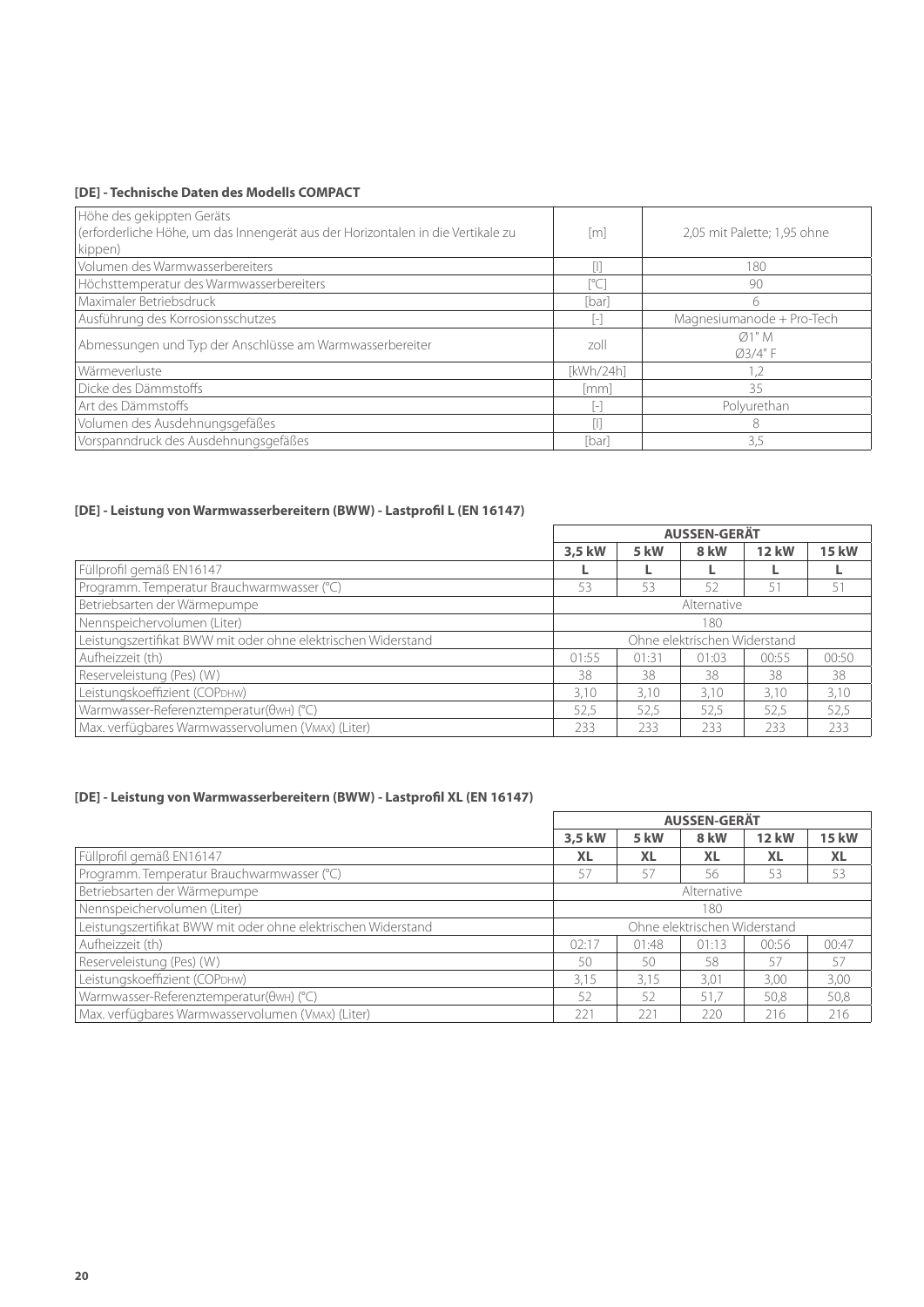#### **[DE] - Technische Daten des Modells FLEX**

| Höhe des gekippten Geräts<br>(erforderliche Höhe, um das Innengerät aus der Horizontalen in die Vertikale zu | [m]       | 1,45 mit Palette; 1,33 ohne |
|--------------------------------------------------------------------------------------------------------------|-----------|-----------------------------|
| kippen)                                                                                                      |           |                             |
| Volumen des Warmwasserbereiters                                                                              |           | 190                         |
| Höchsttemperatur des Warmwasserbereiters                                                                     |           | 90                          |
| Maximaler Betriebsdruck                                                                                      | [bar]     | 6                           |
| Ausführung des Korrosionsschutzes                                                                            |           | Magnesiumanode + Pro-Tech   |
|                                                                                                              |           | $\varnothing$ 1"G M         |
| Abmessungen und Typ der Anschlüsse am Warmwasserbereiter                                                     | zoll      | Ø1''G F                     |
|                                                                                                              |           | Ø3/4"G F                    |
| Wärmeverluste                                                                                                | [kWh/24h] | 1.28                        |
| Dicke des Dämmstoffs                                                                                         | [mm]      | 75                          |
| Art des Dämmstoffs                                                                                           |           | Polyurethan                 |

## **[DE] - Leistung von Warmwasserbereitern (BWW) - Lastprofil L (EN 16147)**

|                                                               | <b>AUSSEN-GERÄT</b>          |       |             |              |              |  |
|---------------------------------------------------------------|------------------------------|-------|-------------|--------------|--------------|--|
|                                                               | 3,5 kW                       | 5 kW  | <b>8 kW</b> | <b>12 kW</b> | <b>15 kW</b> |  |
| Füllprofil gemäß EN16147                                      |                              |       |             |              |              |  |
| Programm. Temperatur Brauchwarmwasser (°C)                    | 53                           | 53    | 53          | 53           | 53           |  |
| Betriebsarten der Wärmepumpe                                  | Alternative                  |       |             |              |              |  |
| Nennspeichervolumen (Liter)                                   | 190                          |       |             |              |              |  |
| Leistungszertifikat BWW mit oder ohne elektrischen Widerstand | Ohne elektrischen Widerstand |       |             |              |              |  |
| Aufheizzeit (th)                                              | 02:20                        | 01:52 | 01:15       | 01:01        | 00:51        |  |
| Reserveleistung (Pes) (W)                                     | 32                           | 32    | 36          | 37           | 37           |  |
| Leistungskoeffizient (COPDHW)                                 | 3,3                          | 3,3   | 3.3         | 3,2          | 3,2          |  |
| Warmwasser-Referenztemperatur(OwH) (°C)                       | 53                           | 53    | 53          | 53           | 53           |  |
| Max. verfügbares Warmwasservolumen (VMAX) (Liter)             | 244                          | 244   | 256         | 256          | 256          |  |

## **[DE] - Leistung von Warmwasserbereitern (BWW) - Lastprofil XL (EN 16147)**

|                                                               | <b>AUSSEN-GERÄT</b>          |           |           |              |              |  |
|---------------------------------------------------------------|------------------------------|-----------|-----------|--------------|--------------|--|
|                                                               | 3,5 kW                       | 5 kW      | 8 kW      | <b>12 kW</b> | <b>15 kW</b> |  |
| Füllprofil gemäß EN16147                                      | <b>XL</b>                    | <b>XL</b> | <b>XL</b> | <b>XL</b>    | <b>XL</b>    |  |
| Programm. Temperatur Brauchwarmwasser (°C)                    | 55                           | 55        | 55        | 55           | 55           |  |
| Betriebsarten der Wärmepumpe                                  | Alternative                  |           |           |              |              |  |
| Nennspeichervolumen (Liter)                                   | 190                          |           |           |              |              |  |
| Leistungszertifikat BWW mit oder ohne elektrischen Widerstand | Ohne elektrischen Widerstand |           |           |              |              |  |
| Aufheizzeit (th)                                              | 02:37                        | 02:05     | 01:15     | 01:04        | 00:53        |  |
| Reserveleistung (Pes) (W)                                     | 35                           | 35        | 38        | 40           | 40           |  |
| Leistungskoeffizient (COPDHW)                                 | 3,33                         | 3,33      | 3,18      | 3,33         | 3,33         |  |
| Warmwasser-Referenztemperatur(OwH) (°C)                       | 53                           | 53        | 52        | 51           | 51           |  |
| Max. verfügbares Warmwasservolumen (VMAX) (Liter)             | 250                          | 250       | 250       | 240          | 240          |  |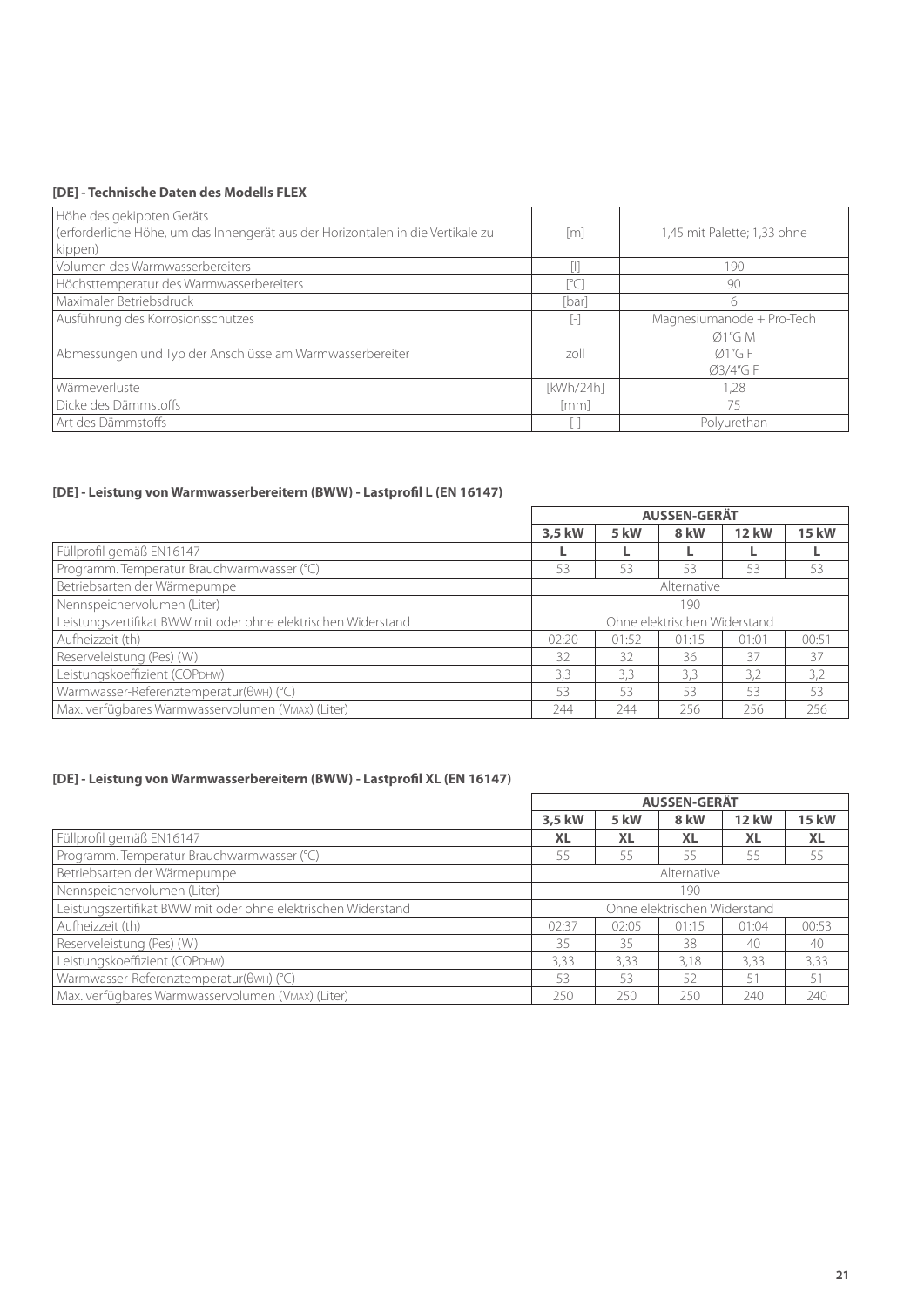## **[NL] - Kenmerken van het model COMPACT**

| Hoogte van het schuine onderdeel<br>(benodigde hoogte om de horizontaal gepositioneerde binneneenheid in verticale<br>positie te brengen) | [m]       | 2,05 met pallet; 1,95 zonder |
|-------------------------------------------------------------------------------------------------------------------------------------------|-----------|------------------------------|
| Volume van de boiler                                                                                                                      |           | 180                          |
| Max. boilertemperatuur                                                                                                                    |           | 90                           |
| Max. werkdruk                                                                                                                             | [bar]     | 6                            |
| Type corrosiebescherming                                                                                                                  |           | Magnesiumanode + pro-tech    |
| Afmetingen en verbindingstype boiler                                                                                                      | inch      | Ø1"M<br>Ø3/4"F               |
| Warmteverliezen                                                                                                                           | [kWh/24h] | 1,2                          |
| Dikte van het isolatiemateriaal                                                                                                           | [mm]      | 35                           |
| Type isolatiemateriaal                                                                                                                    |           | Polyurethaan                 |
| Volume van het expansievat                                                                                                                |           | 8                            |
| Voorafgaande onderdrukstelling expansievat of voorbelastingsdruk expansievat                                                              | [bar]     | 3,5                          |

## **[NL] - Prestaties warm tapwater (WTW) - Lastprofiel L (EN 16147)**

|                                                                | <b>EXTERNAL UNIT</b>      |       |             |              |              |
|----------------------------------------------------------------|---------------------------|-------|-------------|--------------|--------------|
|                                                                | 3.5 kW                    | 5 kW  | 8 kW        | <b>12 kW</b> | <b>15 kW</b> |
| Vulprofiel volgens EN16147                                     |                           |       |             |              |              |
| Geprogrammeerde temperatuur warm tapwater (°C)                 | 53                        | 53    | 52          | 51           | 51           |
| Type werking van de warmtepomp                                 |                           |       | Alternatief |              |              |
| Nominaal opslagvolume (liter)                                  |                           |       | 180         |              |              |
| ACS Certificering prestaties met of zonder                     | zonder verwarmingselement |       |             |              |              |
| verwarmingselement                                             |                           |       |             |              |              |
| Tijd voor bereiken van temperatuur (th)                        | 01:55                     | 01:31 | 01:03       | 00:55        | 00:50        |
| Reservevermogen (Pes) (W)                                      | 38                        | 38    | 38          | 38           | 38           |
| Prestatiecoëfficiënt (COPDHW)                                  | 3,10                      | 3,10  | 3.10        | 3.10         | 3,10         |
| Referentietemperatuur warm water (OwH) (°C)                    | 52,5                      | 52,5  | 52,5        | 52,5         | 52,5         |
| Maximaal beschikbare hoeveelheid warm water (VMAX)<br>(liters) | 233                       | 233   | 233         | 233          | 233          |

## **[NL] - Prestaties warm tapwater (WTW) - Lastprofiel XL (EN 16147)**

|                                                                | <b>EXTERNAL UNIT</b>      |           |             |              |              |
|----------------------------------------------------------------|---------------------------|-----------|-------------|--------------|--------------|
|                                                                | 3.5 kW                    | 5 kW      | 8 kW        | <b>12 kW</b> | <b>15 kW</b> |
| Vulprofiel volgens EN16147                                     | <b>XL</b>                 | <b>XL</b> | <b>XL</b>   | <b>XL</b>    | <b>XL</b>    |
| Geprogrammeerde temperatuur warm tapwater (°C)                 | 57                        | 57        | 56          | 53           | 53           |
| Type werking van de warmtepomp                                 |                           |           | Alternatief |              |              |
| Nominaal opslagvolume (liter)                                  | 180                       |           |             |              |              |
| ACS Certificering prestaties met of zonder                     | zonder verwarmingselement |           |             |              |              |
| verwarmingselement                                             |                           |           |             |              |              |
| Tijd voor bereiken van temperatuur (th)                        | 02:17                     | 01:48     | 01:13       | 00:56        | 00:47        |
| Reservevermogen (Pes) (W)                                      | 50                        | 50        | 58          | 57           | 57           |
| Prestatiecoëfficiënt (COPDHW)                                  | 3,15                      | 3.15      | 3,01        | 3,00         | 3,00         |
| Referentietemperatuur warm water (OwH) (°C)                    | 52                        | 52        | 51,7        | 50,8         | 50,8         |
| Maximaal beschikbare hoeveelheid warm water (VMAX)<br>(liters) | 221                       | 221       | 220         | 216          | 216          |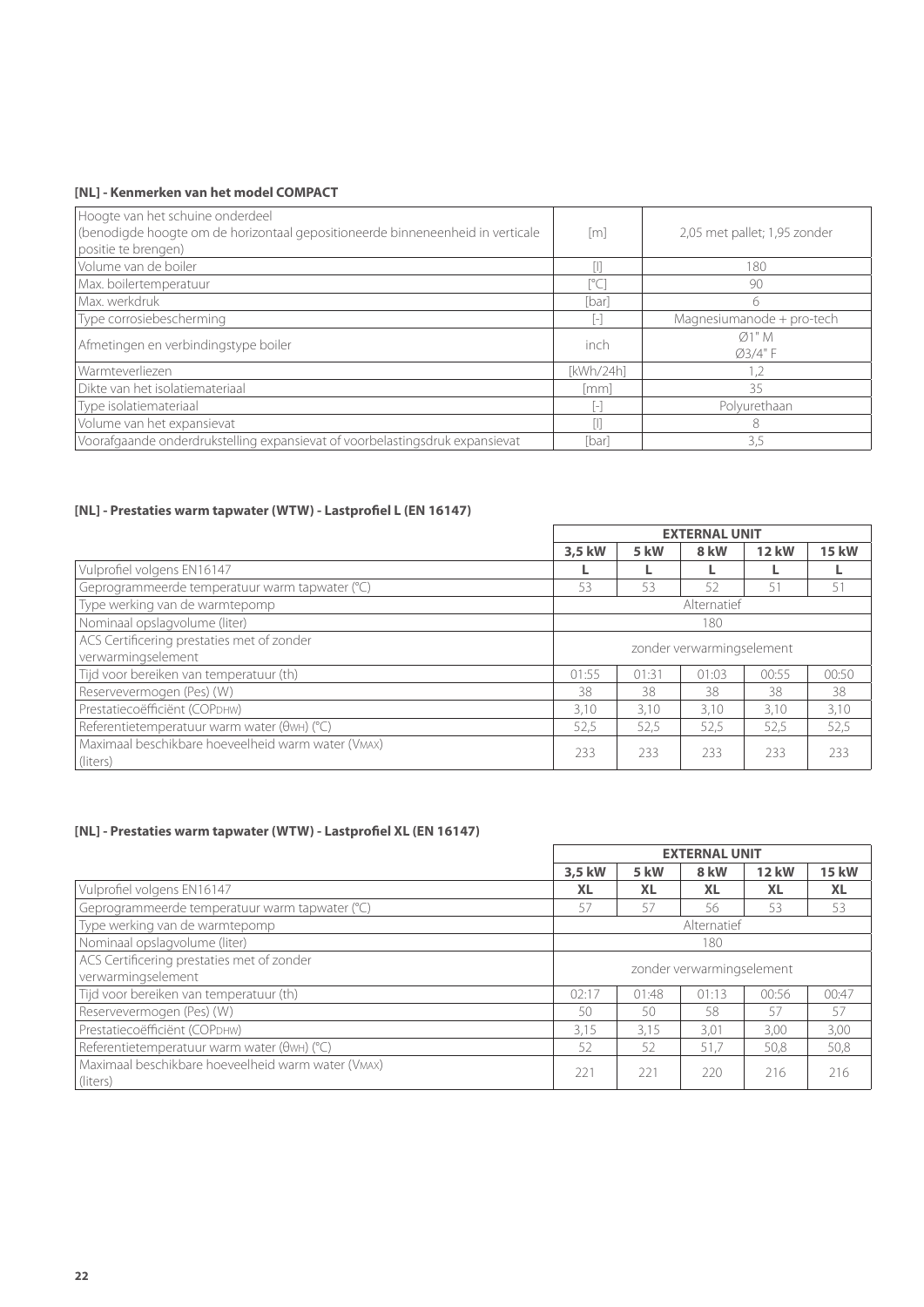#### **[NL] - Kenmerken van het model FLEX**

| Hoogte van het schuine onderdeel<br>(benodigde hoogte om de horizontaal gepositioneerde binneneenheid in verticale<br>positie te brengen) | $\lceil m \rceil$ | 1,45 met pallet; 1,33 zonder   |
|-------------------------------------------------------------------------------------------------------------------------------------------|-------------------|--------------------------------|
| Volume van de boiler                                                                                                                      |                   | 190                            |
| Max. boilertemperatuur                                                                                                                    |                   | 90                             |
| l Max. werkdruk                                                                                                                           | [bar]             | 6                              |
| Type corrosiebescherming                                                                                                                  |                   | Magnesiumanode + pro-tech      |
| Afmetingen en verbindingstype boiler                                                                                                      | inch              | Ø1''G M<br>Ø1''G F<br>Ø3/4"G F |
| Warmteverliezen                                                                                                                           | [kWh/24h]         | 1,28                           |
| Dikte van het isolatiemateriaal                                                                                                           | [mm]              | 75                             |
| Type isolatiemateriaal                                                                                                                    |                   | Polyurethaan                   |

## **[NL] - Prestaties warm tapwater (WTW) - Lastprofiel L (EN 16147)**

|                                                    | <b>EXTERNAL UNIT</b>      |       |             |              |              |
|----------------------------------------------------|---------------------------|-------|-------------|--------------|--------------|
|                                                    | 3.5 kW                    | 5 kW  | 8 kW        | <b>12 kW</b> | <b>15 kW</b> |
| Vulprofiel volgens EN16147                         |                           |       |             |              |              |
| Geprogrammeerde temperatuur warm tapwater (°C)     | 53                        | 53    | 53          | 53           | 53           |
| Type werking van de warmtepomp                     |                           |       | Alternatief |              |              |
| Nominaal opslagvolume (liter)                      | 190                       |       |             |              |              |
| ACS Certificering prestaties met of zonder         | zonder verwarmingselement |       |             |              |              |
| verwarmingselement                                 |                           |       |             |              |              |
| Tijd voor bereiken van temperatuur (th)            | 02:20                     | 01:52 | 01:15       | 01:01        | 00:51        |
| Reservevermogen (Pes) (W)                          | 32                        | 32    | 36          | 37           | 37           |
| Prestatiecoëfficiënt (COPDHW)                      | 3,3                       | 3.3   | 3,3         | 3.2          | 3,2          |
| Referentietemperatuur warm water (OwH) (°C)        | 53                        | 53    | 53          | 53           | 53           |
| Maximaal beschikbare hoeveelheid warm water (VMAX) | 244                       | 244   | 256         | 256          | 256          |
| (liters)                                           |                           |       |             |              |              |

## **[NL] - Prestaties warm tapwater (WTW) - Lastprofiel XL (EN 16147)**

|                                                                | <b>EXTERNAL UNIT</b>      |           |             |              |              |
|----------------------------------------------------------------|---------------------------|-----------|-------------|--------------|--------------|
|                                                                | 3,5 kW                    | 5 kW      | 8 kW        | <b>12 kW</b> | <b>15 kW</b> |
| Vulprofiel volgens EN16147                                     | <b>XL</b>                 | <b>XL</b> | <b>XL</b>   | <b>XL</b>    | <b>XL</b>    |
| Geprogrammeerde temperatuur warm tapwater (°C)                 | 55                        | 55        | 55          | 55           | 55           |
| Type werking van de warmtepomp                                 |                           |           | Alternatief |              |              |
| Nominaal opslagvolume (liter)                                  |                           | 190       |             |              |              |
| ACS Certificering prestaties met of zonder                     | zonder verwarmingselement |           |             |              |              |
| verwarmingselement                                             |                           |           |             |              |              |
| Tijd voor bereiken van temperatuur (th)                        | 02:37                     | 02:05     | 01:15       | 01:04        | 00:53        |
| Reservevermogen (Pes) (W)                                      | 35                        | 35        | 38          | 40           | 40           |
| Prestatiecoëfficiënt (COPDHW)                                  | 3,33                      | 3.33      | 3.18        | 3.33         | 3,33         |
| Referentietemperatuur warm water (OwH) (°C)                    | 53                        | 53        | 52          | 51           | 51           |
| Maximaal beschikbare hoeveelheid warm water (VMAX)<br>(liters) | 250                       | 250       | 250         | 240          | 740          |
|                                                                |                           |           |             |              |              |